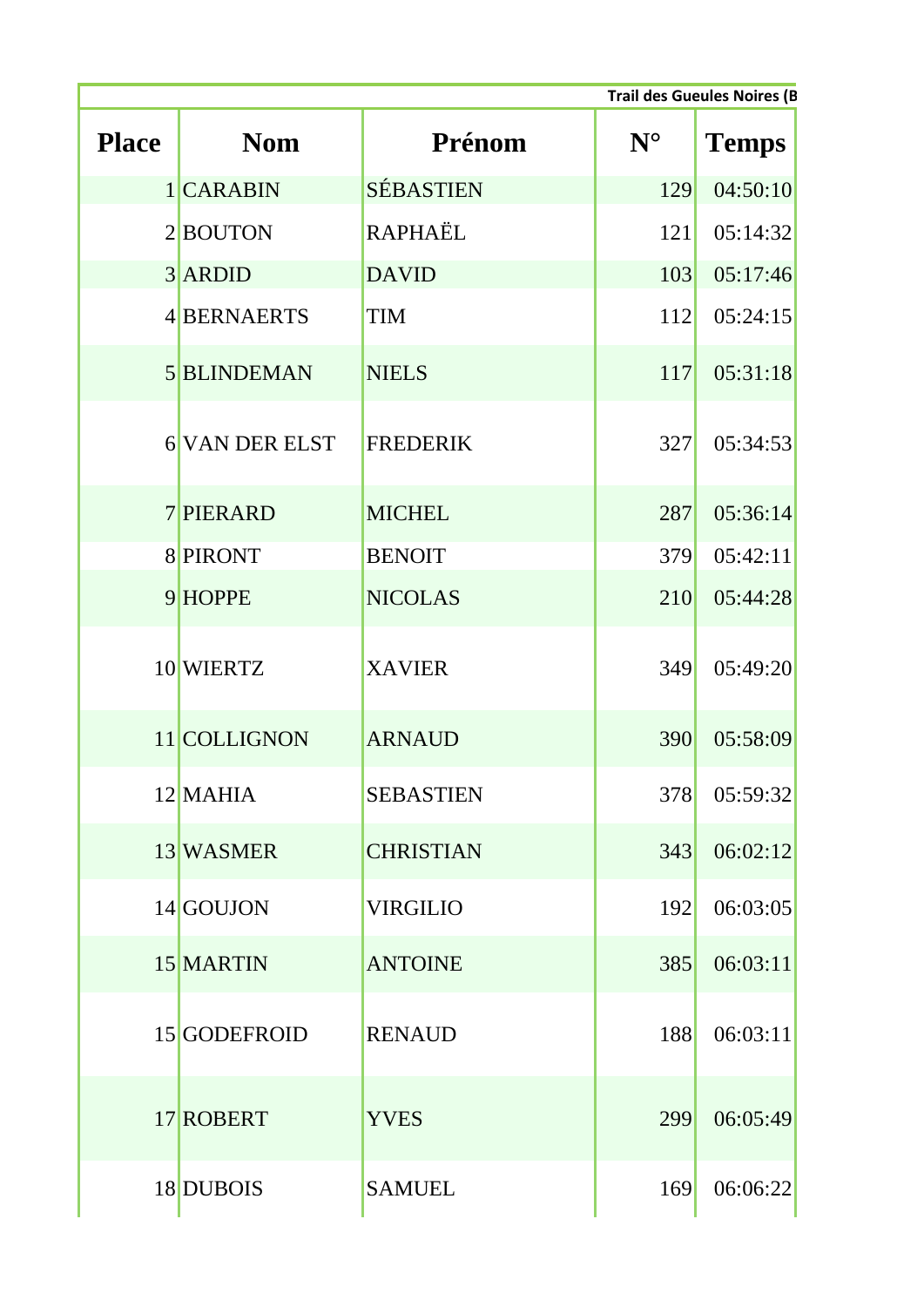| 19 MORINEAU  | <b>FABRICE</b>    | 260 | 06:06:49 |
|--------------|-------------------|-----|----------|
| 20 DUJARDIN  | <b>VINCENT</b>    | 170 | 06:08:20 |
| 21 DE NAYER  | <b>JAN</b>        | 151 | 06:10:54 |
| 22 CLAUSSE   | <b>CHRISTOPHE</b> | 133 | 06:12:41 |
| 23 DELBECQ   | <b>NATHAN</b>     | 158 | 06:13:27 |
| 24 LAMBRECHT | JEAN-FRANÇOIS     | 230 | 06:13:56 |
| 25 CHALON    | <b>JACKY</b>      | 131 | 06:15:57 |
| 26 WILLAMME  | <b>SIMON</b>      | 350 | 06:18:11 |
| 27 GREATTI   | <b>CHRISTOPHE</b> | 193 | 06:18:12 |
| 28 WENDERS   | <b>STÉPHANE</b>   | 346 | 06:18:47 |
| 29 LUCAS     | <b>ROMUALD</b>    | 245 | 06:18:47 |
| 30 SEVENS    | <b>QUENTIN</b>    | 313 | 06:18:50 |
| 31 VAN DAMME | <b>OLIVIER</b>    | 325 | 06:21:44 |
| 32 FERON     | <b>LAURENT</b>    | 176 | 06:22:05 |
| 33 DELERS    | <b>MAXIMILIEN</b> | 159 | 06:23:48 |
| 34 JOASSART  | <b>MARTIN</b>     | 215 | 06:24:32 |
| 35 LEROY     | <b>BENJAMIN</b>   | 239 | 06:25:12 |
| 36 DOAT      | <b>PIERRE</b>     | 166 | 06:26:08 |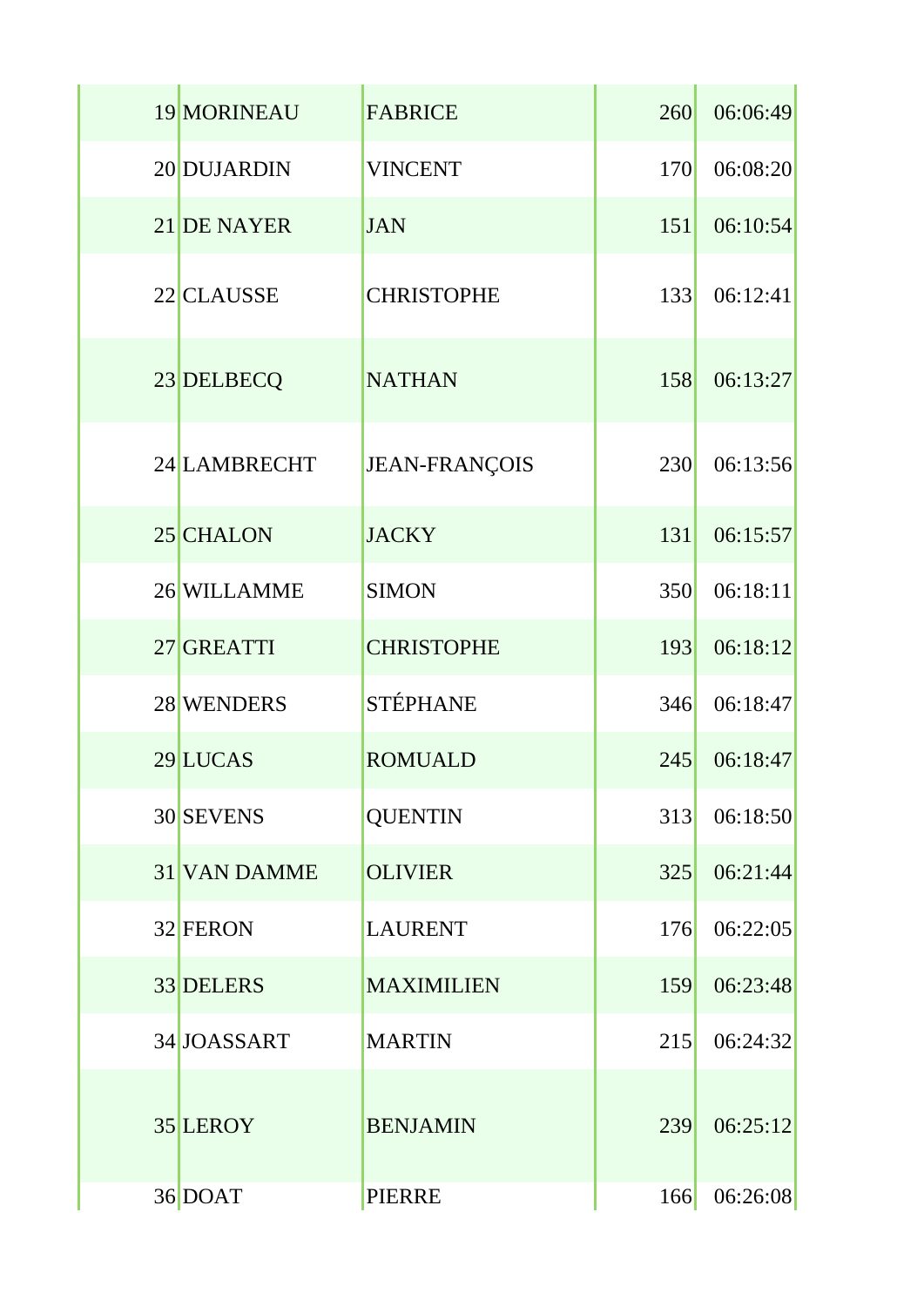| 37 MICHOTTE           | <b>AURÉLIEN</b>  | 257        | 06:26:17 |
|-----------------------|------------------|------------|----------|
| 38 CAMMAERT           | <b>YVES</b>      | <b>127</b> | 06:26:32 |
| <b>39 VAN BUTSELE</b> | <b>CHRISTINE</b> | 357        | 06:26:36 |
| 40 DELEU              | <b>KURT</b>      | 160        | 06:27:35 |
| 41 KLARZYNSKI         | <b>DANIEL</b>    | 219        | 06:27:38 |
| 42 DAELE              | <b>JEAN-MARC</b> | 142        | 06:29:26 |
| 43 LEBLANC            | <b>JULIEN</b>    | 233        | 06:29:33 |
| 44 TERRIERE           | <b>LORENZO</b>   | 368        | 06:30:14 |
| 45 PEETERS            | <b>IVO</b>       | 282        | 06:31:25 |
| 46 JOBKEN             | <b>OLIVIER</b>   | 216        | 06:35:31 |
| 47 DAUBY              | <b>PIERRE</b>    | 146        | 06:36:23 |
| <b>48 DELPIERRE</b>   | <b>JEAN-LUC</b>  | 374        | 06:37:34 |
| 49 GODON              | <b>ANNE</b>      | 189        | 06:37:38 |
| 49 GODON              | <b>BERNARD</b>   | 190        | 06:37:38 |
| 51 GERMEYS            | <b>FILIP</b>     | 182        | 06:38:51 |
| 52 MURILLO            | <b>HENRY</b>     | 266        | 06:39:09 |
| 53 DASSESSE           | <b>THIBAUT</b>   | 145        | 06:39:30 |
| 54 NEYS               | <b>XAVIER</b>    | 269        | 06:39:58 |
| 55 LEGROS             | <b>GHISLAIN</b>  | 235        | 06:40:40 |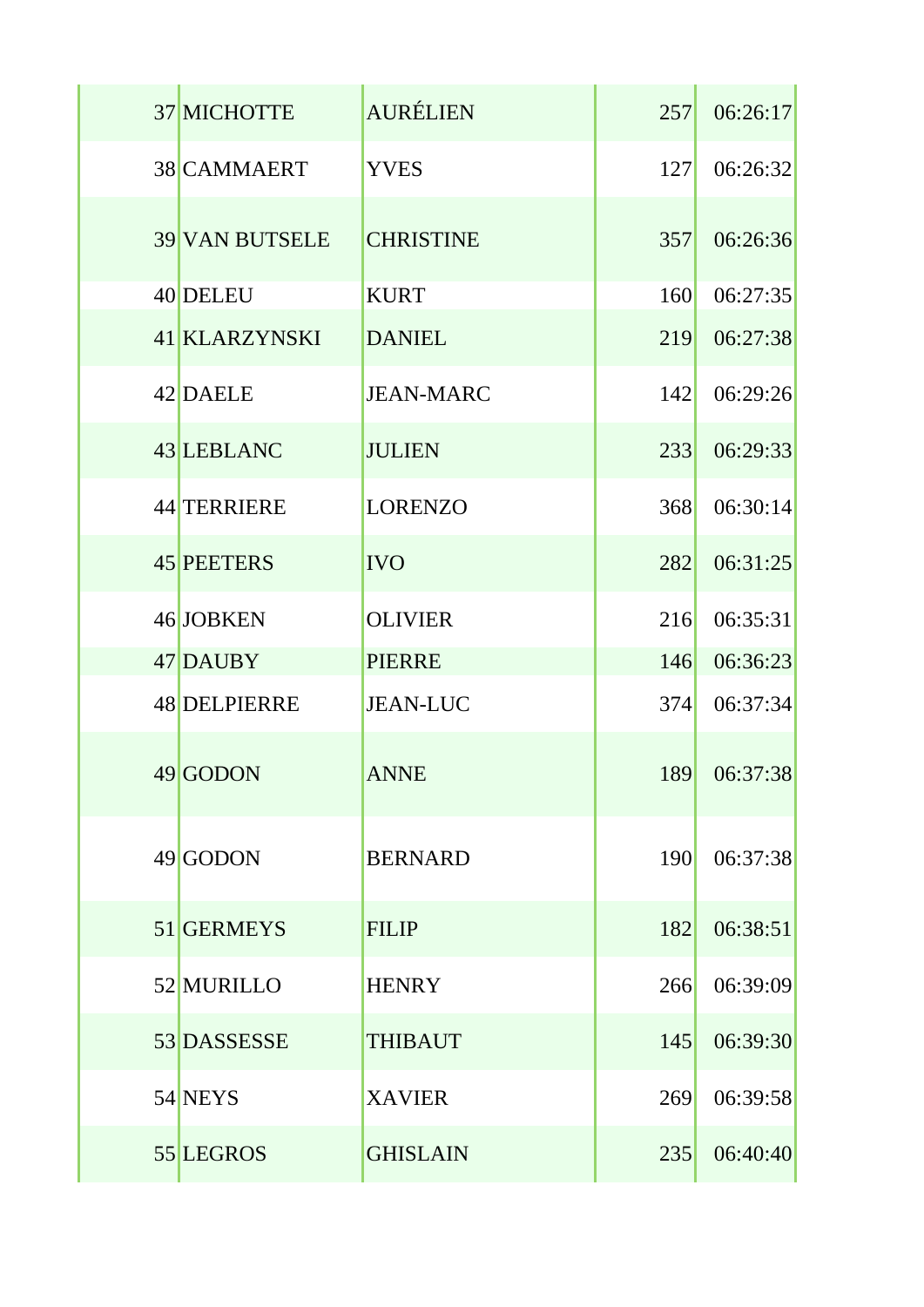| <b>56 FAUCONNIER</b> | <b>JEAN-FRANÇOIS</b> | 174 | 06:41:28 |
|----------------------|----------------------|-----|----------|
| 57 DE DEKEN          | <b>MATHIAS</b>       | 149 | 06:42:22 |
| 58 DE WULF           | <b>ALEXANDER</b>     | 155 | 06:42:43 |
| 59 CAMPION           | <b>JONAS</b>         | 128 | 06:43:30 |
| 60 JANTHUR           | <b>CHRISTOPH</b>     | 213 | 06:46:35 |
| 61 WANTE             | <b>GUILLAUME</b>     | 342 | 06:48:06 |
| 62 GEIRNAERT         | <b>SAIDJA</b>        | 181 | 06:48:54 |
| 63 VAN HOECK         | <b>YVES</b>          | 330 | 06:50:03 |
| 64 OLIEMAN           | <b>ALEX</b>          | 276 | 06:50:44 |
| 65 MOUROT            | <b>YOANN</b>         | 263 | 06:51:32 |
| 66 ROSSKAMP          | <b>MICHAEL</b>       | 301 | 06:52:12 |
| 67 PENAY             | <b>THIERRY</b>       | 370 | 06:52:27 |
| 67 SAUVEUR           | <b>PHILIPPE</b>      | 305 | 06:52:27 |
| 69 LENAERTS          | <b>EDWIN</b>         | 237 | 06:55:56 |
| 70 WAUTERS           | <b>DIRK</b>          | 344 | 06:57:10 |
| 71 DE PRIL           | <b>JORN</b>          | 153 | 06:59:00 |
| 72 REEB              | <b>ANTOINE</b>       | 294 | 06:59:05 |
| 73 PETERS            | <b>PIERRE</b>        | 285 | 06:59:07 |
| 74 RAEYMAEKES        | <b>INGE</b>          | 291 | 07:00:01 |
| <b>75 HENDRICKX</b>  | <b>ERIC</b>          | 383 | 07:01:31 |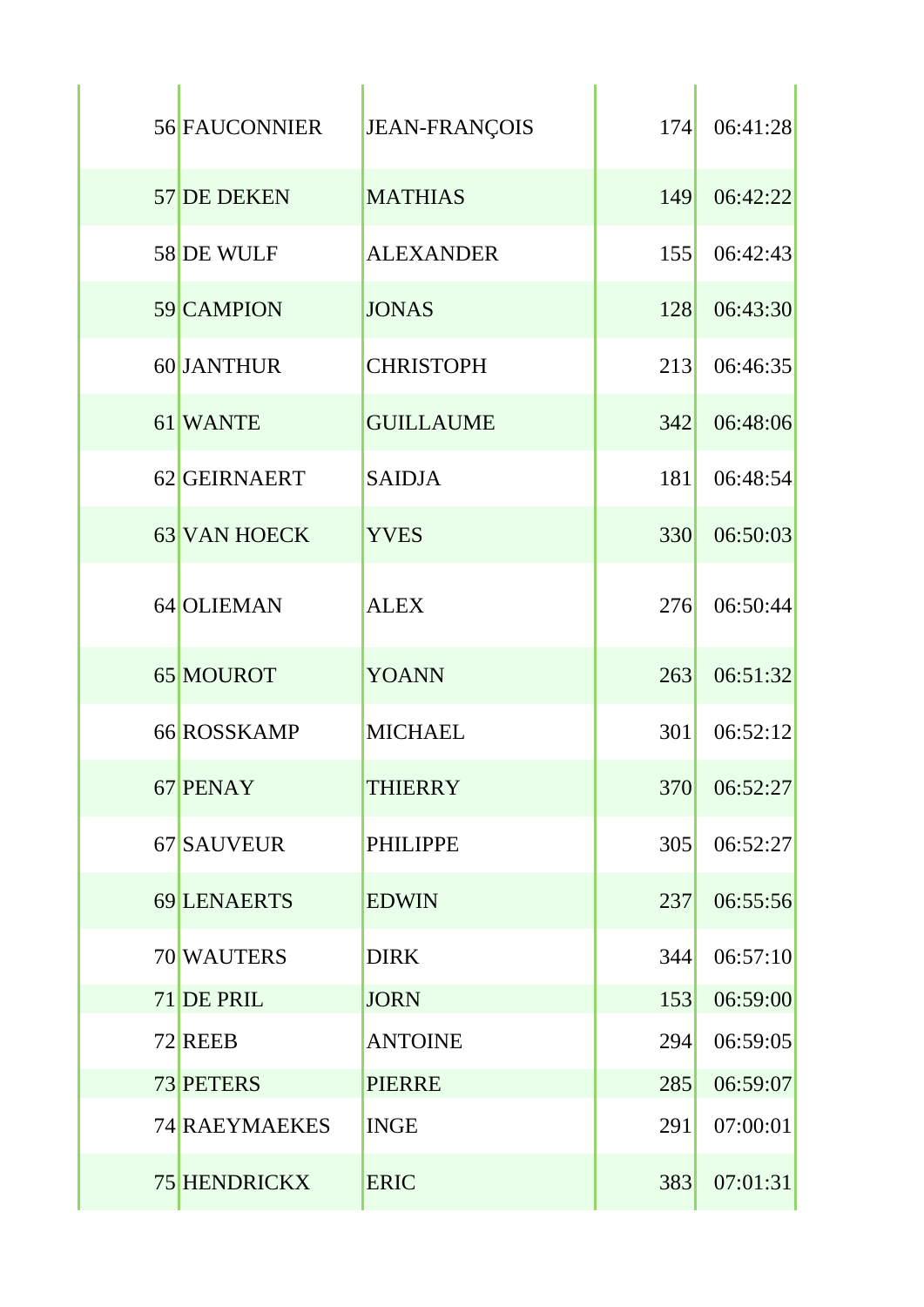|    | 76 FELIX                  | <b>CHRISTOPHE</b>     | 175        | 07:02:28 |
|----|---------------------------|-----------------------|------------|----------|
|    | 77 HENRION                | <b>MICHEL</b>         | 202        | 07:03:57 |
|    | 78 GOFFLOT                | FRÉDÉRIC              | <b>191</b> | 07:07:03 |
|    | 79 WEIJTERS               | <b>SANDER</b>         | 345        | 07:07:25 |
|    | 80 STEVENS                | <b>ALAIN</b>          | 318        | 07:08:47 |
|    | 81 DECLERCQ               | <b>STEVEN</b>         | 156        | 07:10:09 |
|    | 82 SIMONS                 | <b>JÖRG</b>           | 315        | 07:10:22 |
|    | 83 WERTZ                  | <b>LUC</b>            | 348        | 07:10:22 |
|    | 84 HENVAUX                | <b>JEAN-MICHEL</b>    | 203        | 07:11:43 |
|    | 85 MICHEL                 | <b>NICOLAS</b>        | 256        | 07:13:22 |
| 86 | LAHAYE-<br><b>GOFFART</b> | <b>CYRILLE</b>        | 228        | 07:13:22 |
|    | 87 HENNIQUIAU             | <b>JEAN-SÉBASTIEN</b> | 201        | 07:13:22 |
|    | 88 DIELS                  | <b>HANNE</b>          | 164        | 07:14:01 |
|    | 89 GUISSART               | <b>ALAIN</b>          | <b>195</b> | 07:18:30 |
|    | 90 GARROY                 | <b>MURIELLE</b>       | 384        | 07:21:57 |
|    | 90 NOVILLE                | <b>MAURICE</b>        | 272        | 07:21:57 |
|    | 90 BECKERS                | <b>VINCENT</b>        | 109        | 07:21:57 |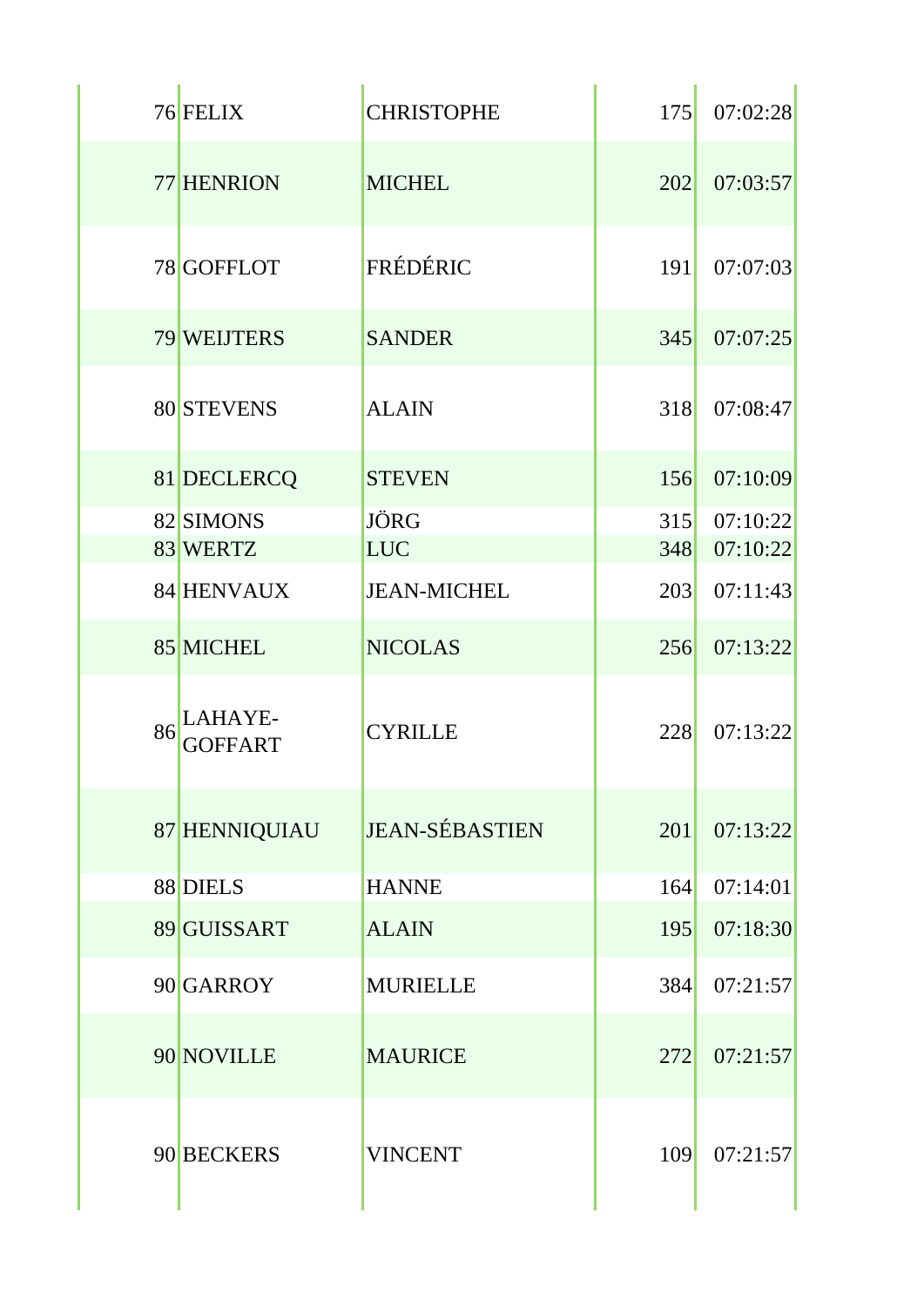| 90 HAID              | <b>JÉRÉMY</b>   | 197 | 07:21:57 |
|----------------------|-----------------|-----|----------|
| 94 SCHENKELAARS DICK |                 | 308 | 07:22:30 |
| 95 WILMOTTE          | <b>NICOLAS</b>  | 352 | 07:24:24 |
| 96 COLARD            | <b>ANDREW</b>   | 135 | 07:24:44 |
| 97 BERRIER           | <b>LUDOVIC</b>  | 113 | 07:25:26 |
| 98 NAIT EL CADI      | <b>SOUFIANE</b> | 267 | 07:25:27 |
| 99 CUVELIER          | <b>SERGE</b>    | 375 | 07:27:12 |
| 100 LEROY            | <b>THÉO</b>     | 240 | 07:27:28 |
| 101 DE HEPCEE        | <b>LAURENT</b>  | 150 | 07:28:53 |
| 102 SALENGROS        | <b>FRANCOIS</b> | 366 | 07:29:01 |
| 103 BRUNINX          | <b>ERWIN</b>    | 125 | 07:30:06 |
| 104 NIVARLET         | FRÉDÉRIC        | 271 | 07:30:38 |
| 105 WAGNER           | <b>FRANK</b>    | 386 | 07:32:56 |
| 106 RUBAY            | <b>RAPHAËL</b>  | 303 | 07:32:56 |
| 107 DALEM            | PIERRE-YVES     | 143 | 07:35:27 |
| 108 NICOLAS          | <b>GILLES</b>   | 382 | 07:37:06 |
| 109 MALOIR           | <b>PHILIPPE</b> | 373 | 07:38:21 |
| 109 BOSMANS          | <b>ERIC</b>     | 371 | 07:38:21 |
| 109 MALOIR           | <b>PIERRE</b>   | 372 | 07:38:21 |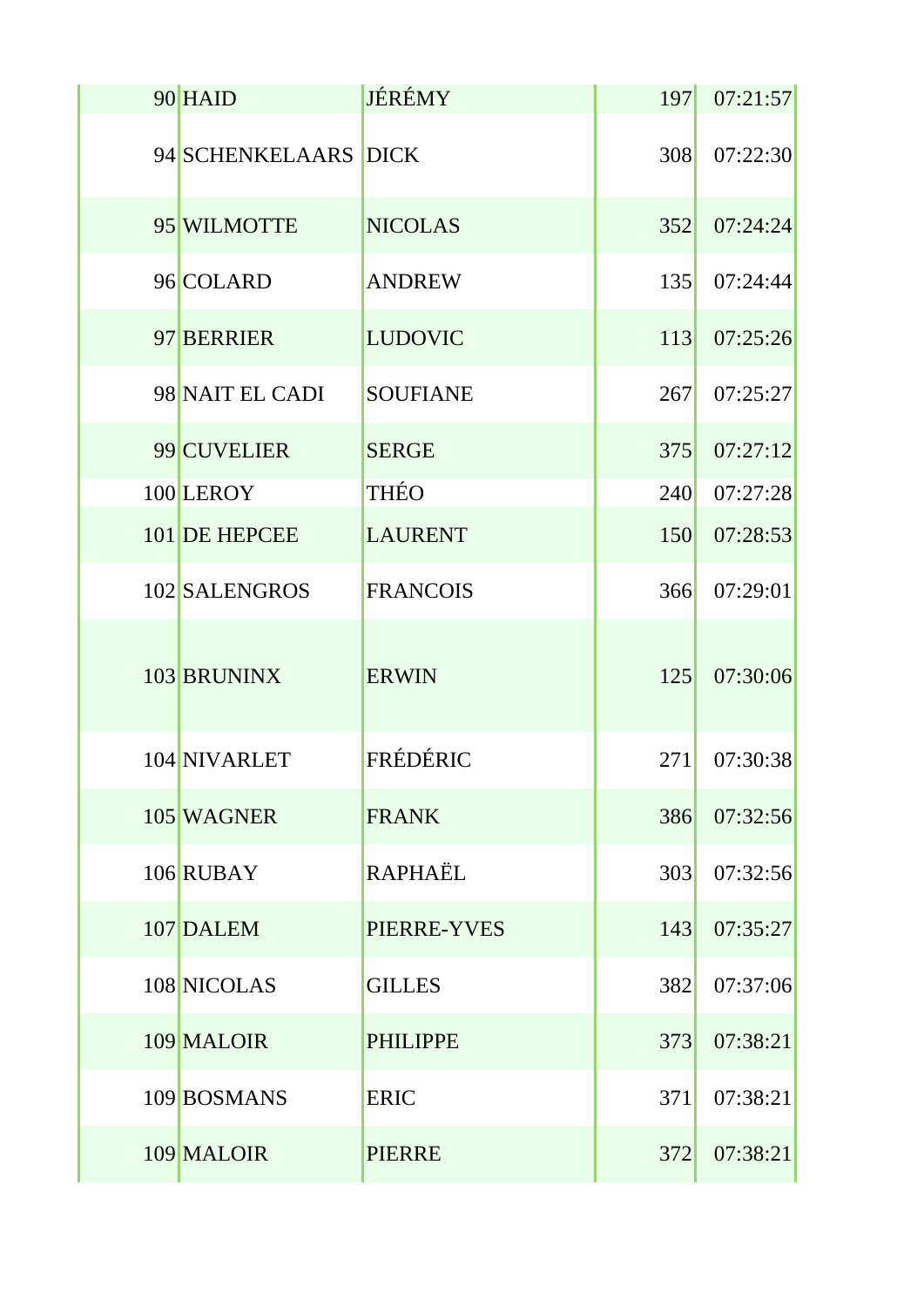|     | 112 TEICHER                      | <b>MATHIEU</b>       | 320 | 07:40:40 |
|-----|----------------------------------|----------------------|-----|----------|
|     | 113 JACOBS                       | <b>JÉRÔME</b>        | 212 | 07:41:32 |
|     | 114 QUIVY                        | <b>DIDIER</b>        | 290 | 07:42:54 |
|     | 115 NYSSEN                       | <b>THOMAS</b>        | 273 | 07:43:51 |
|     | 116 MERESSE                      | <b>CYRIL</b>         | 369 | 07:44:07 |
|     | 117 OLLEVIER                     | <b>MARIO</b>         | 277 | 07:45:04 |
|     | 118 MARLIER                      | <b>DAVID</b>         | 250 | 07:45:08 |
|     | 119 MUNAUT                       | JÉRÉMY               | 265 | 07:46:18 |
|     | 120 SCHYNS                       | <b>THOMAS</b>        | 312 | 07:47:13 |
| 121 | <b>VAN DER</b><br><b>MEERSCH</b> | <b>ANDY</b>          | 328 | 07:48:57 |
|     | 122 SCALCO                       | <b>FABIAN</b>        | 306 | 07:48:58 |
|     | 123 VLAEMMINCK                   | <b>LAETITIA</b>      | 339 | 07:49:02 |
|     | 124 COLLEGE                      | <b>JEAN-FRANÇOIS</b> | 136 | 07:51:56 |
|     | $125$ CLAES                      | <b>KAREN</b>         | 132 | 07:52:36 |
|     | 126 FRAITURE                     | <b>THOMAS</b>        | 179 | 07:52:56 |
|     | 127 BACHELET                     | <b>SÉBASTIEN</b>     | 105 | 07:53:32 |
|     | 128 HERMANT                      | <b>PHILIPPE</b>      | 205 | 07:53:32 |
|     | 128 LOBRY                        | <b>BENOIT</b>        | 243 | 07:53:32 |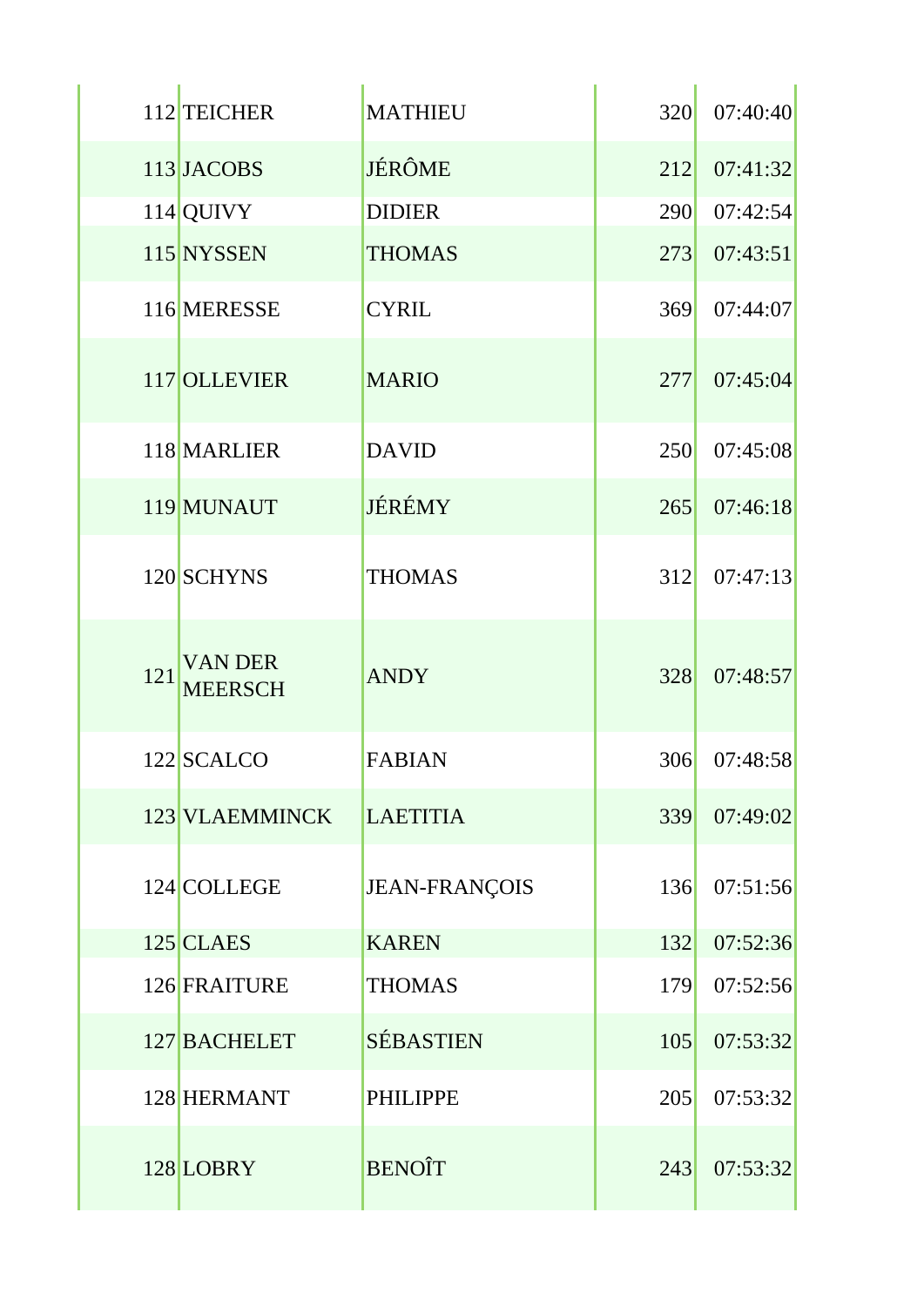|     | 130 MOROSO                          | <b>JEAN-FRANÇOIS</b> | 262 | 07:55:00 |
|-----|-------------------------------------|----------------------|-----|----------|
|     | 131 DROOGMANS                       | <b>LUC</b>           | 168 | 07:57:55 |
|     | 132 HECQ                            | <b>OLIVIER</b>       | 198 | 07:58:42 |
|     | 133 KUIJS                           | <b>ARJAN</b>         | 224 | 07:58:48 |
|     | 133 KUIJS                           | <b>RENÉ</b>          | 225 | 07:58:48 |
|     | 135 BIELEN                          | <b>JEROEN</b>        | 115 | 07:59:04 |
|     | 135 KAMINSKY                        | <b>PETER</b>         | 218 | 07:59:04 |
|     | 135 FLICK                           | <b>MARKUS</b>        | 177 | 07:59:04 |
|     | 138 DODEMONT                        | <b>HERVÉ</b>         | 167 | 07:59:56 |
|     | 139 SNEESSENS                       | <b>ALAIN</b>         | 316 | 08:01:23 |
|     | 139 PROBST                          | <b>LUCAS</b>         | 289 | 08:01:23 |
|     | 141 HEYNEN                          | <b>FRANÇOIS</b>      | 208 | 08:02:57 |
|     | 142 DEMEUSE                         | <b>MANUEL</b>        | 162 | 08:04:19 |
|     | 143 MAHY                            | <b>SAMUEL</b>        | 249 | 08:08:10 |
|     | 144 VINCENT                         | <b>GAETAN</b>        | 376 | 08:08:12 |
| 145 | <b>DUMONT DE</b><br><b>CHASSART</b> | <b>WAUTHIER</b>      | 389 | 08:12:22 |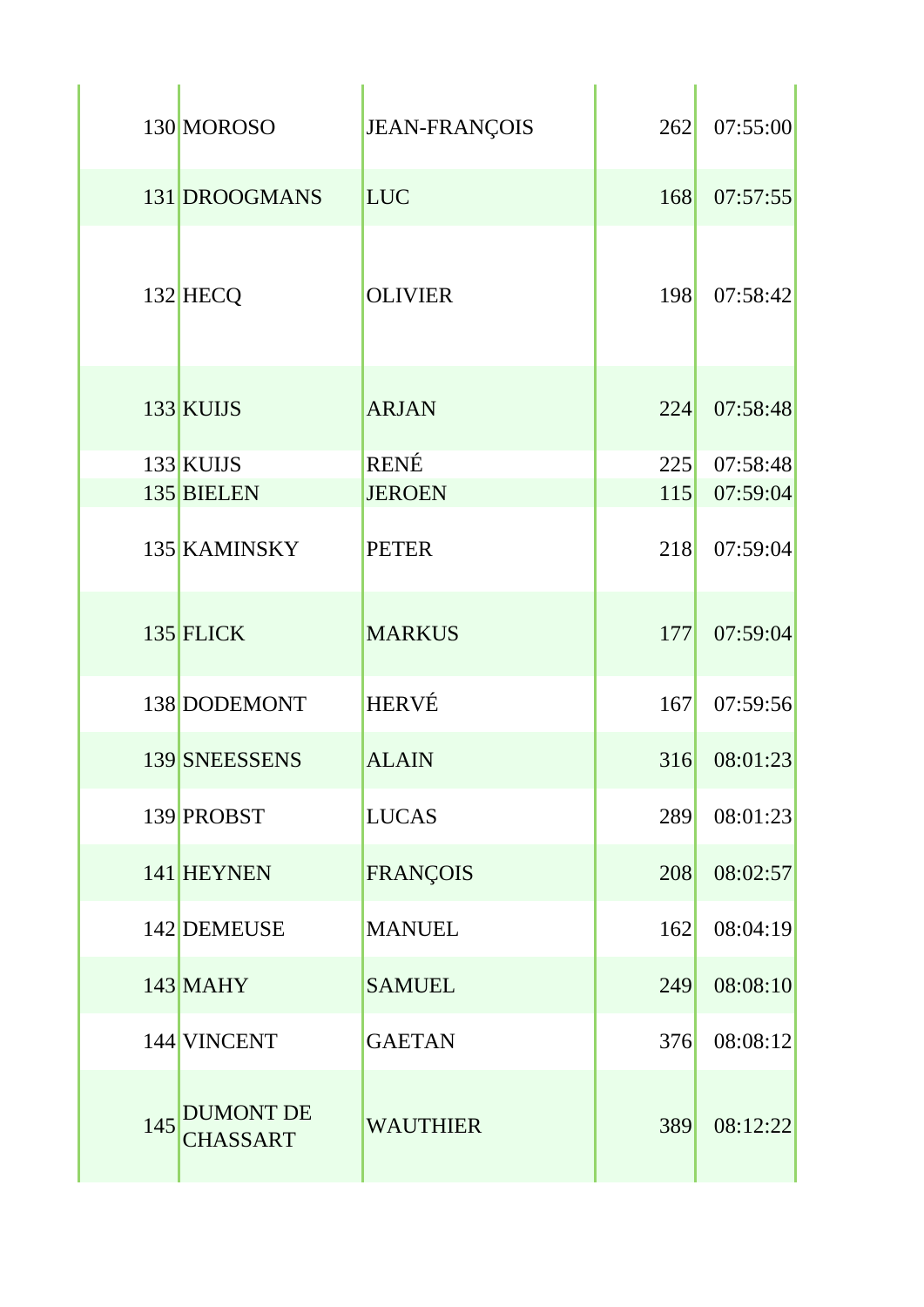| 146 DINON          | <b>DOMINIQUE</b>  | 165 | 08:13:29 |
|--------------------|-------------------|-----|----------|
| 147 ANCELLIN       | <b>CHRISTOPHE</b> | 102 | 08:14:11 |
| 148 SACRE          | <b>BENOIT</b>     | 358 | 08:17:30 |
| 149 BEAUFILS       | <b>GUILLAUME</b>  | 108 | 08:19:14 |
| 150 CAISE          | <b>EVA</b>        | 126 | 08:19:50 |
| 151 FRIPPIAT       | <b>JULIEN</b>     | 387 | 08:24:51 |
| 152 PENAY          | <b>LAURENT</b>    | 283 | 08:24:51 |
| 153 MAGYAR         | <b>PETER</b>      | 248 | 08:26:21 |
| 154 SONTAG         | <b>THIERRY</b>    | 317 | 08:26:41 |
| 155 VANTOMME       | <b>SOPHIE</b>     | 335 | 08:27:49 |
| 156 MONTI          | <b>ERIC</b>       | 259 | 08:27:50 |
| 157 CWIKOWSKI      | <b>MARC</b>       | 140 | 08:30:03 |
| <b>158 REMMERS</b> | <b>BEN</b>        | 296 | 08:31:18 |
| 159 VINDERS        | <b>JOS</b>        | 338 | 08:31:35 |
| 160 VAN 'T SCHIP   | <b>STEVEN</b>     | 331 | 08:31:35 |
| 161 GEURTS         | <b>PETER</b>      | 183 | 08:31:35 |
| 162 LETOR          | <b>XAVIER</b>     | 241 | 08:33:56 |
| 163 DUMEZ          | <b>STÉPHANE</b>   | 171 | 08:35:56 |
| 164 LANGLET        | <b>GEOFFREY</b>   | 231 | 08:35:56 |
| 165 BERMUDEZ       | <b>THOMAS</b>     | 111 | 08:36:11 |
| 166 LUXEN          | RÉMI              | 247 | 08:38:00 |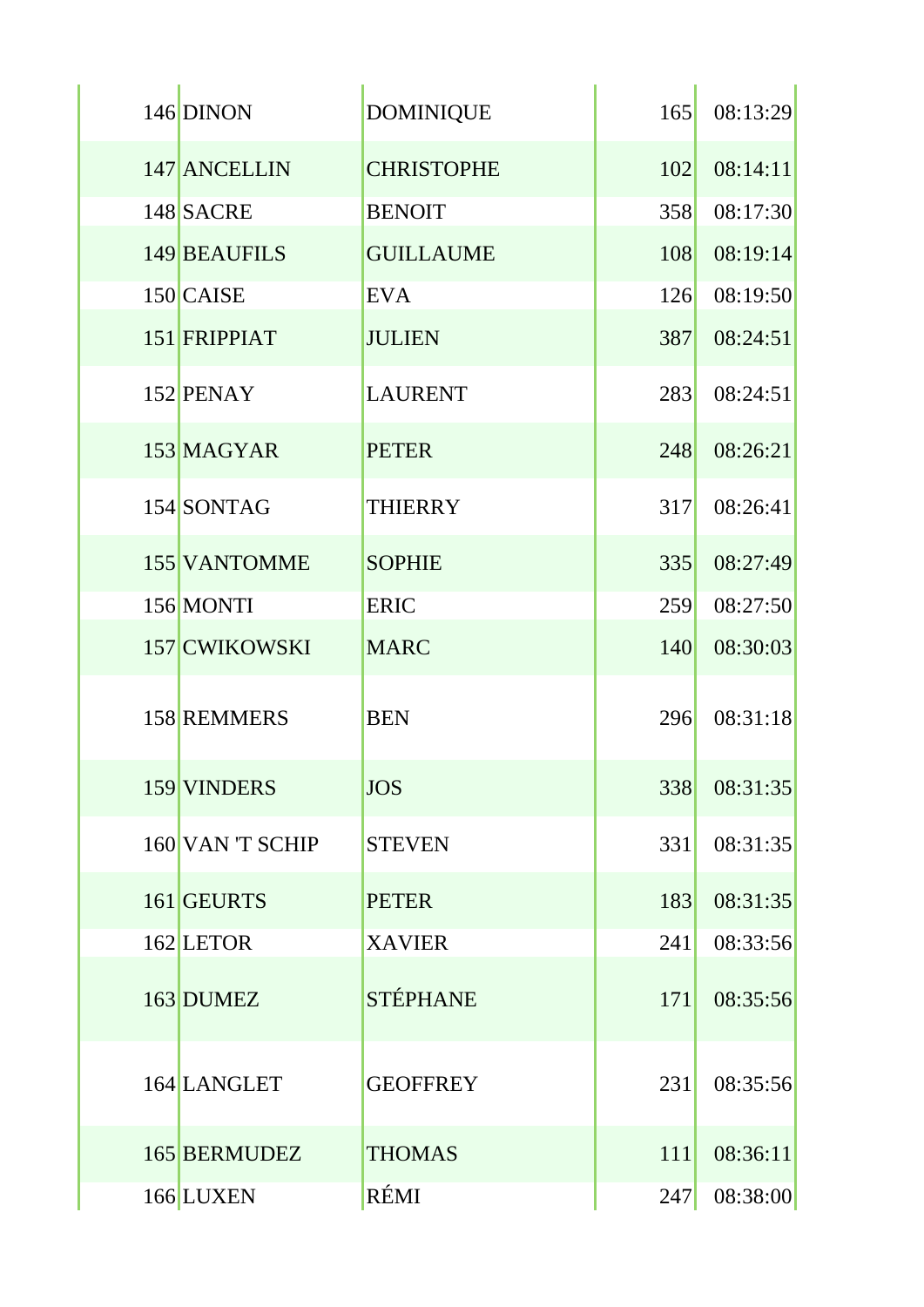| 167 COBBEN            | <b>SYLVAIN</b>     | 134 | 08:38:52 |
|-----------------------|--------------------|-----|----------|
| 168 KRUTH             | <b>DOMINIQUE</b>   | 223 | 08:38:52 |
| <b>169 ISERENTANT</b> | <b>CARINE</b>      | 211 | 08:38:52 |
| 170 LE BOULENGE       | <b>ANTHONY</b>     | 232 | 08:42:09 |
| 171 TIELEMAN          | <b>ANN</b>         | 321 | 08:42:34 |
| 172 HENSCHEID         | <b>STEFAN</b>      | 341 | 08:42:34 |
| 173 WYNS              | <b>GEOFFREY</b>    | 354 | 08:44:54 |
| 174 HOLLEMAN          | <b>DAVE</b>        | 209 | 08:46:04 |
| 175 BRUINS            | <b>BERT</b>        | 124 | 08:54:20 |
| 176 DE WASSEIGE       | <b>JOHN</b>        | 154 | 08:54:42 |
| 177 CARPENTIER        | <b>NATHALIE</b>    | 130 | 08:55:00 |
| 178 DUCHÊNE           | <b>MATTHIEU</b>    | 391 | 08:55:27 |
| 179 SCHROTH           | <b>ANDREAS</b>     | 380 | 08:55:27 |
| 180 BOUMEDIENNE       | <b>AMEL</b>        | 120 | 09:00:41 |
| 181 ZHANG             | <b>FIGO HUANYU</b> | 355 | 09:01:22 |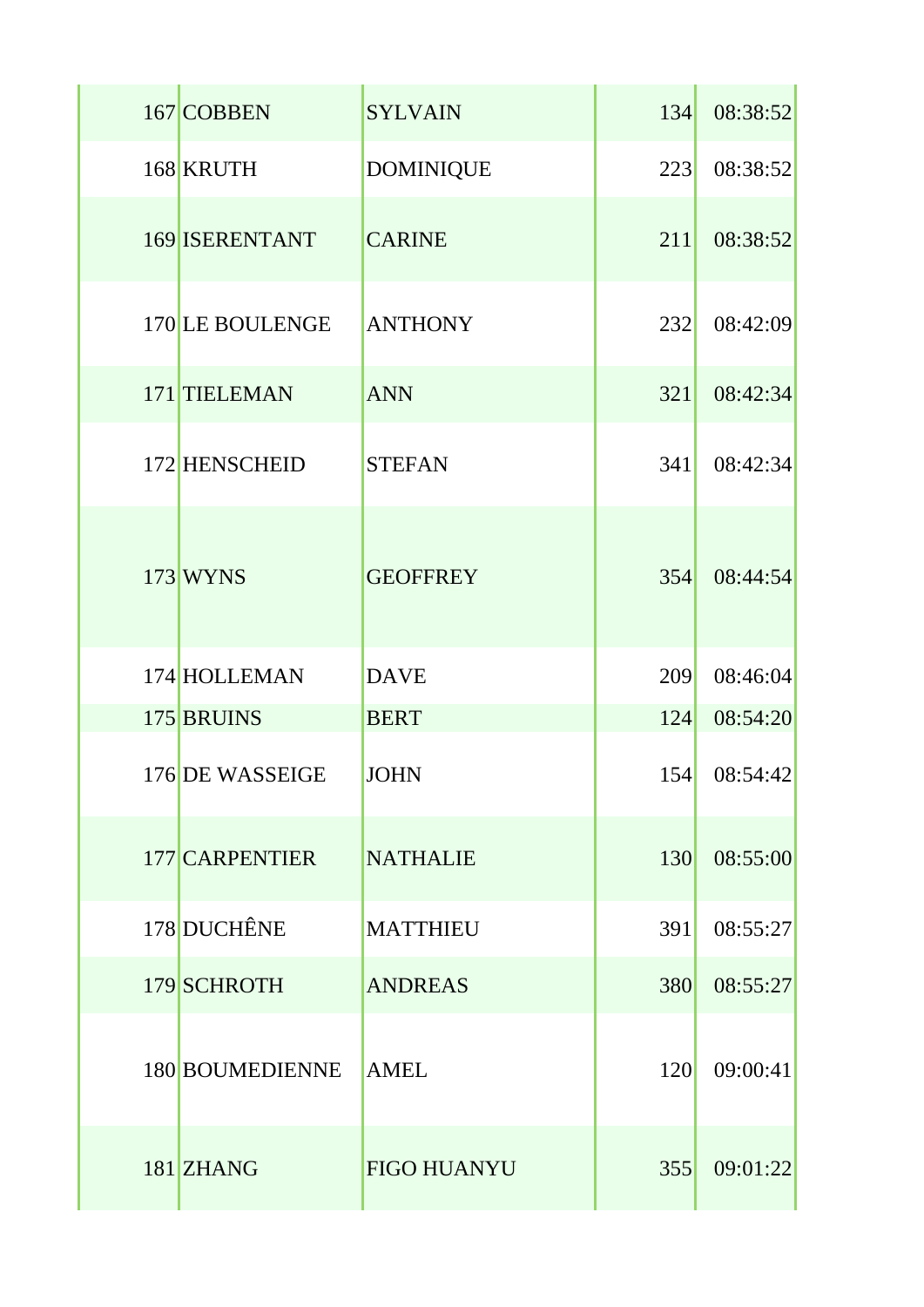|     | 182 FRINGS       | <b>EULE</b>       | 180 | 09:01:22 |
|-----|------------------|-------------------|-----|----------|
|     | 183 TOUSSAINT    | <b>MICHAEL</b>    | 362 | 09:03:50 |
|     | 184 PETRIAUX     | <b>MARC</b>       | 286 | 09:07:26 |
|     | 185 STECKEL      | <b>MANFRED</b>    | 381 | 09:10:45 |
|     | 186 DARCIS       | FRÉDÉRIC          | 144 | 09:15:38 |
|     | 187 BREUER       | <b>NICOLE</b>     | 123 | 09:32:55 |
|     | 188 GIERATHS     | <b>HANS-PETER</b> | 185 | 09:32:55 |
|     | 189 MESSA        | <b>DANY</b>       | 255 | 09:34:10 |
|     | 190 VERHAEVERT   | <b>BART</b>       | 336 | 09:34:10 |
|     | 191 NELSEN       | <b>FERDINAND</b>  | 268 | 09:34:23 |
| 192 | VANDER<br>DONCKT | <b>PHILIPPE</b>   | 333 | 09:39:50 |
|     | 193 DREISER      | <b>JESSICA</b>    | 365 | 09:43:53 |
|     | 193 GROSS        | <b>DOROTHEA</b>   | 363 | 09:43:53 |
|     | 193 BAERT        | <b>VINCENT</b>    | 107 | 09:43:53 |
|     | 193 HELLER       | <b>FRANK</b>      | 199 | 09:43:53 |
|     | 193 DREISER      | <b>MIRKO</b>      | 364 | 09:43:53 |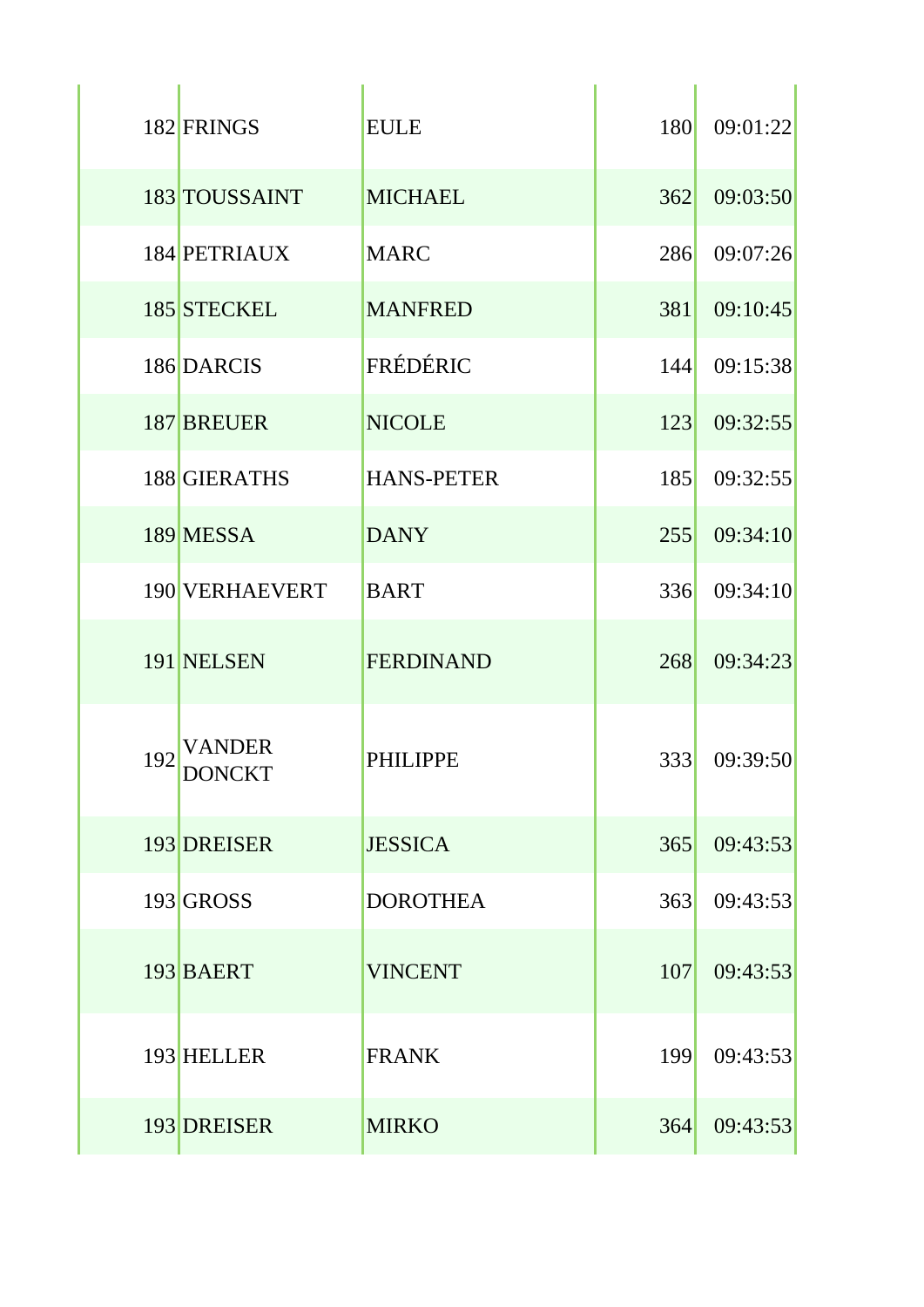| 198 GODEFROID | <b>PASCAL</b>   | 187 | 09:51:22 |
|---------------|-----------------|-----|----------|
| 198 RAHIER    | <b>DAVID</b>    | 292 | 09:51:22 |
| 200 RUGGIERI  | <b>MIRKO</b>    | 304 | 09:54:15 |
| $201$ ZHAO    | <b>YANG</b>     | 356 | 09:59:46 |
| 202 SCHWENDT  | <b>HORST</b>    | 311 | 09:59:46 |
| 203 PIRLOT    | <b>BERNARD</b>  | 288 | 10:10:48 |
| 204 BREDELLE  | LOÏC            | 122 | 10:26:28 |
| 205 VERLINDEN | <b>JEF</b>      | 377 | 10:26:28 |
| 206 VAN ANDEL | <b>TON</b>      | 323 | 10:43:03 |
| 207 ROUPIN    | KEVIN           | 302 | 10:53:47 |
| 208 LERNOULD  | <b>FREDDY</b>   | 238 | 11:36:00 |
| 209 SCHURNA   | <b>UDO</b>      | 310 | 11:37:00 |
| 210 OLBRISCH  | <b>WOLFGANG</b> | 275 | 12:18:00 |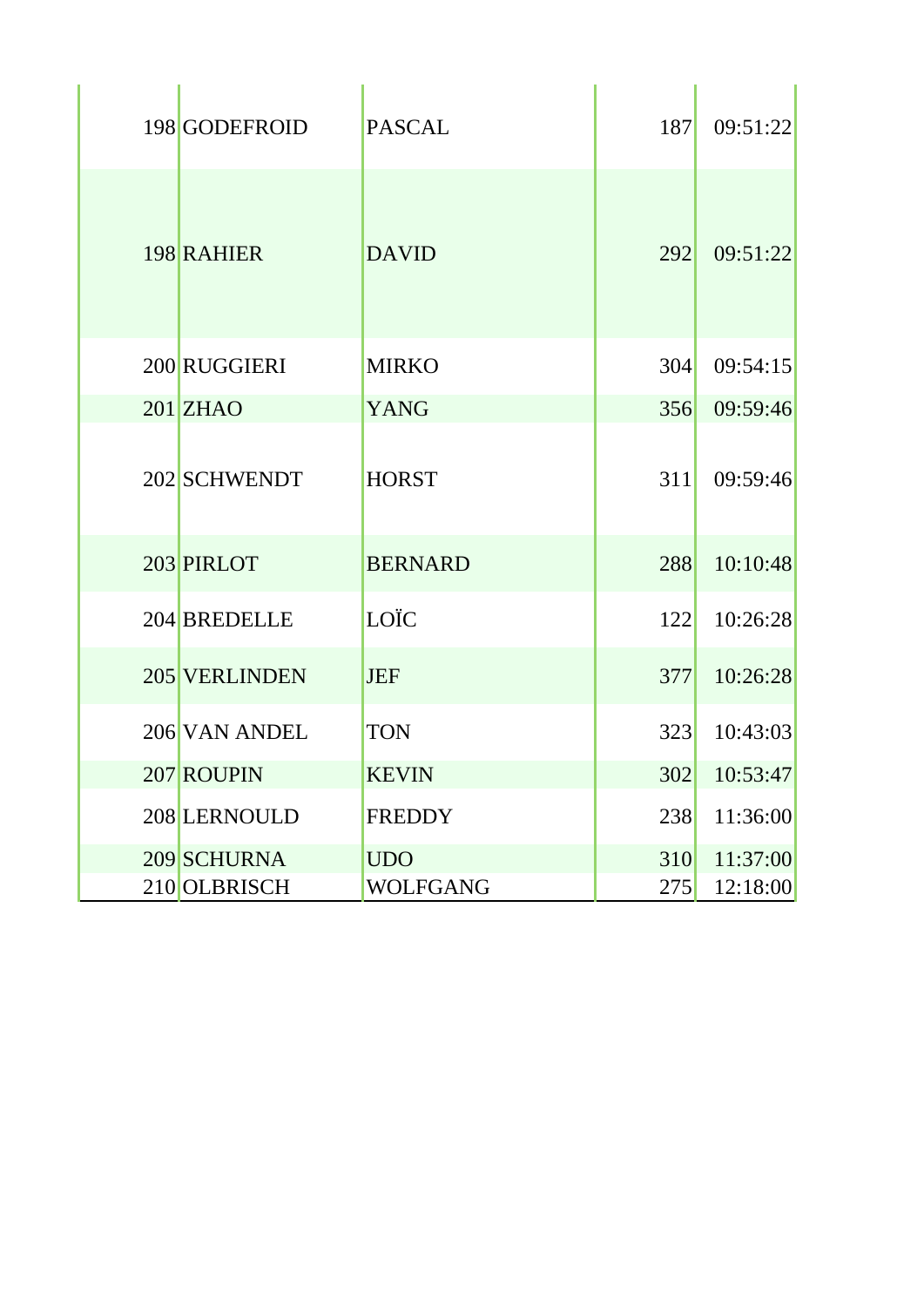| Ilégny) 22-12-18 - 53 Km |               |                |                  |                             |  |
|--------------------------|---------------|----------------|------------------|-----------------------------|--|
| <b>Vitesse</b>           | <b>Allure</b> | Place.<br>Cat. | Cat.             | <b>Club</b>                 |  |
| 11                       | 05:28         |                | 1 S              |                             |  |
| 10,1                     | 05:56         |                | 2 S              | Servins AC                  |  |
| 10                       | 05:59         |                | $3\vert S$       | Madres                      |  |
| 9,8                      | 06:07         |                | 4 S              |                             |  |
| 9,6                      | 06:15         |                | <b>HSC</b>       |                             |  |
| 9,5                      | 06:19         |                | $5\vert S \vert$ |                             |  |
| 9,5                      | 06:20         |                | 1 V1             |                             |  |
| 9,3                      | 06:27         |                | 6S               |                             |  |
| 9,2                      | 06:29         |                | 2 V1             |                             |  |
| 9,1                      | 06:35         |                | 7S               | Challenge l'avenir Verviers |  |
| 8,9                      | 06:45         |                | 8S               |                             |  |
| 8,8                      | 06:47         |                | <b>HSC</b>       |                             |  |
| 8,8                      | 06:50         |                | 9S               | <b>MRRC</b>                 |  |
| 8,8                      | 06:51         | $10\text{ S}$  |                  | <b>OCAN</b>                 |  |
| 8,8                      | 06:51         | 11 S           |                  |                             |  |
| 8,8                      | 06:51         | 11 S           |                  | Les coureurs célestes       |  |
| 8,7                      | 06:54         |                | 3 V1             | Huy Athletic Club           |  |
| 8,7                      | 06:54         | 13S            |                  | La Meute                    |  |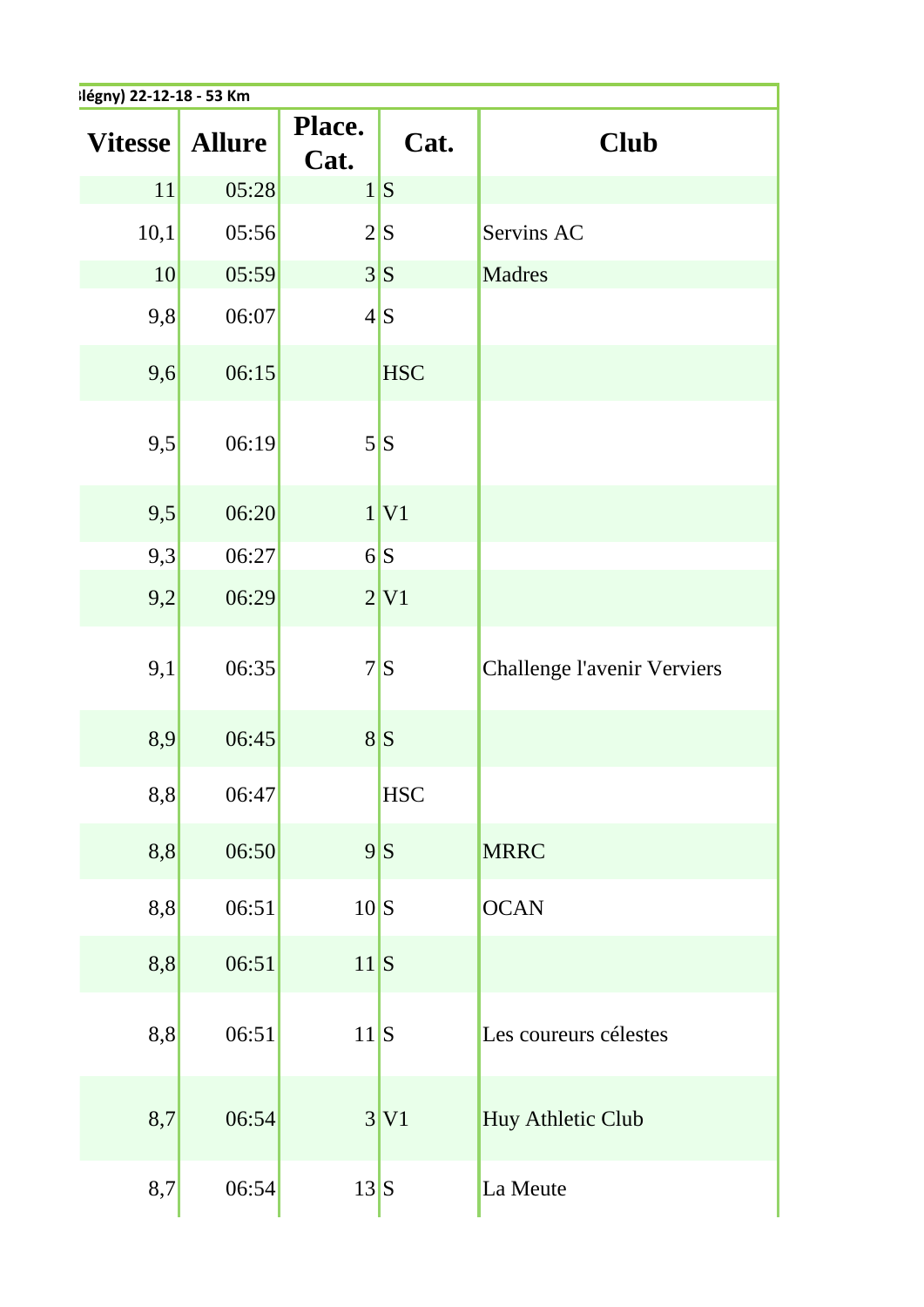| 8,7 | 06:55 |                | 1 V2       |                               |
|-----|-------|----------------|------------|-------------------------------|
| 8,6 | 06:56 | $14\text{S}$   |            | Team du Caillou               |
| 8,6 | 06:59 | $15\text{S}$   |            | <b>BIR</b>                    |
| 8,5 | 07:01 | 16S            |            | <b>Team Jogging Lux</b>       |
| 8,5 | 07:02 | 17S            |            | <b>Popuelles Dream Team</b>   |
| 8,5 | 07:03 | 18S            |            |                               |
| 8,5 | 07:05 |                | <b>HSC</b> | Arch                          |
| 8,4 | 07:08 | 19S            |            |                               |
| 8,4 | 07:08 | $20\mathrm{S}$ |            |                               |
| 8,4 | 07:08 | $21$ $S$       |            |                               |
| 8,4 | 07:08 |                | 4 V1       |                               |
| 8,4 | 07:08 | $22\vert S$    |            | <b>BDD</b>                    |
| 8,3 | 07:12 |                | 5 V1       |                               |
| 8,3 | 07:12 |                | 6 V1       | <b>FCHA</b>                   |
| 8,3 | 07:14 | 23S            |            | Theodo Tempo                  |
| 8,3 | 07:15 |                | 7 V1       | Coached by Pierre             |
| 8,3 | 07:16 | $24$ S         |            | Chtis Marathoniens de Wallers |
| 8,2 | 07:17 |                | 2 V2       | <b>TURBO</b>                  |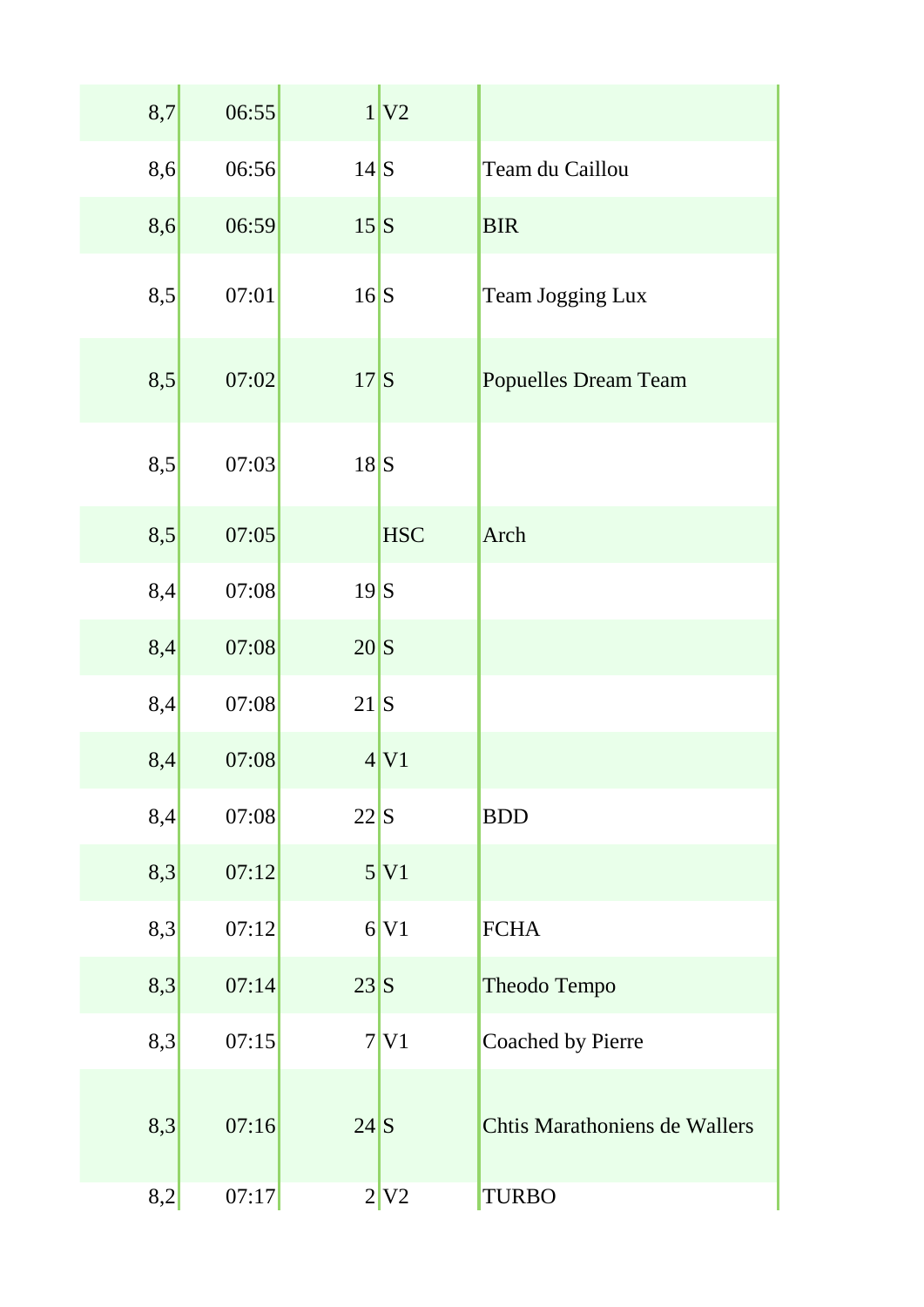| 8,2             | 07:17 | $25\text{S}$   |                     |                       |
|-----------------|-------|----------------|---------------------|-----------------------|
| 8,2             | 07:17 |                | $8$ V <sub>1</sub>  |                       |
| 8,2             | 07:17 |                | 1 A1                |                       |
| 8,2             | 07:18 |                | 9 V1                |                       |
| 8,2             | 07:18 | $26\text{S}$   |                     |                       |
| 8,2             | 07:20 |                | 10 V1               |                       |
| 8,2             | 07:21 | 27S            |                     |                       |
| 8,1             | 07:21 | 28S            |                     |                       |
| 8,1             | 07:23 |                | 3 V2                | Tjak                  |
| 8               | 07:27 | 29S            |                     | <b>BDD</b>            |
| 8               | 07:28 | $30 \text{ S}$ |                     |                       |
| 8               | 07:30 |                | 4 V2                |                       |
| $\vert 8 \vert$ | 07:30 |                | 1 A2                | Les coureurs célestes |
| 8               | 07:30 |                | 5 V2                | Les coureurs célestes |
| 8               | 07:31 |                | $11$ V <sub>1</sub> | Veuretmeddegeit       |
| 8               | 07:31 | 31S            |                     | <b>SPT</b> Wavre      |
| 8               | 07:32 |                | 12 V1               |                       |
| 8               | 07:32 |                | 6 V2                | Loopgroep Astrea      |
| 7,9             | 07:33 |                | 13 V1               |                       |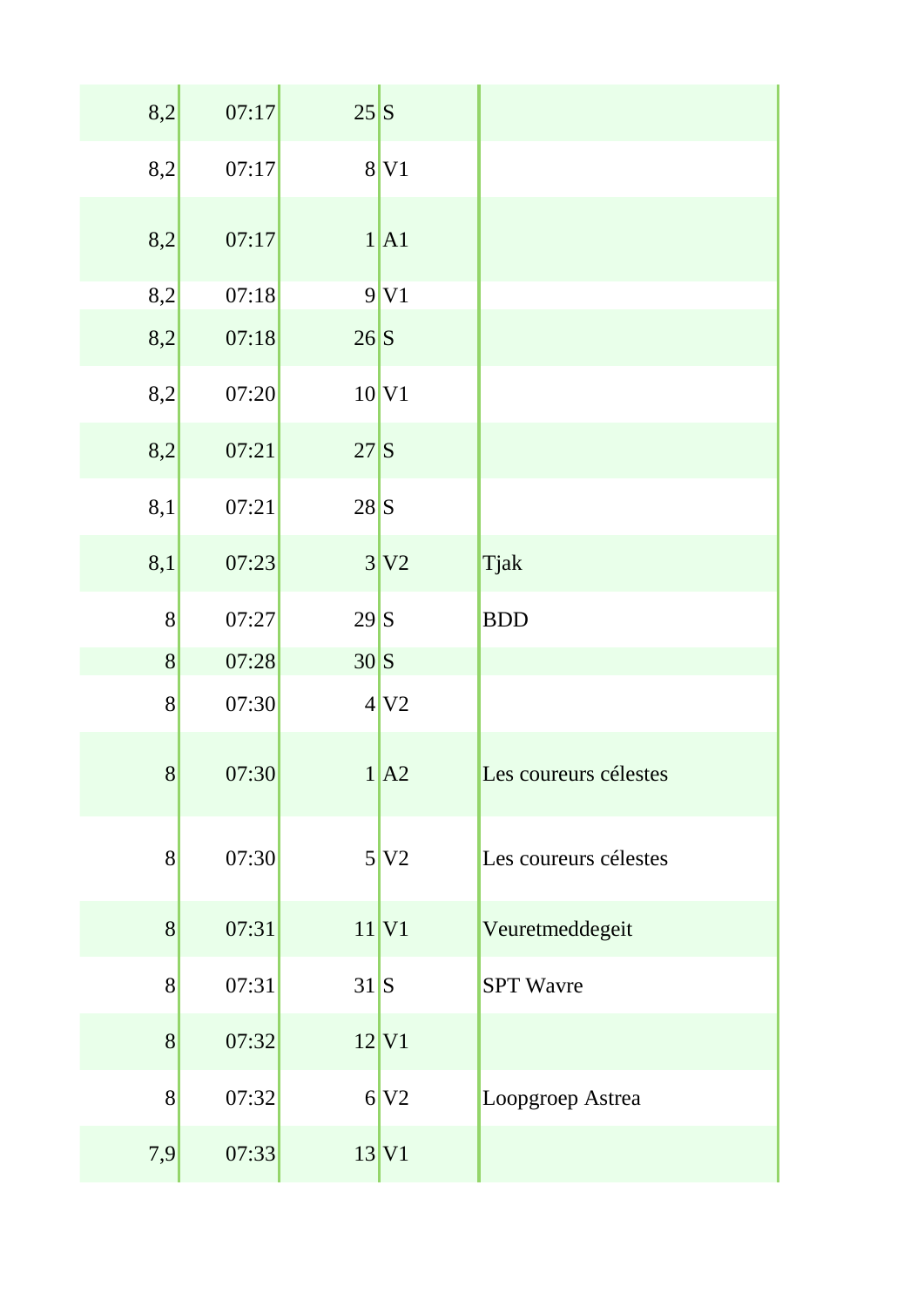| 7,9 | 07:34 |             | $14$ V <sub>1</sub>       | Lès mamés roteûs          |
|-----|-------|-------------|---------------------------|---------------------------|
| 7,9 | 07:35 | $32\vert S$ |                           |                           |
| 7,9 | 07:35 | $33\vert S$ |                           | Seroto.be                 |
| 7,9 | 07:36 | 34S         |                           |                           |
| 7,8 | 07:40 |             | 7 V2                      | LG Ultralauf              |
| 7,8 | 07:42 |             | 15 V1                     |                           |
| 7,8 | 07:42 |             | $16$ V <sub>1</sub>       | <b>FANS</b>               |
| 7,8 | 07:44 |             | $17$ V <sub>1</sub>       | Volharding                |
| 7,7 | 07:44 |             | $18$ V <sub>1</sub>       | <b>Rotterdam Atletiek</b> |
| 7,7 | 07:45 | $35\vert S$ |                           | Team du Caillou           |
| 7,7 | 07:46 | 36S         |                           | DankeFreunde              |
| 7,7 | 07:46 |             | 19 V1                     |                           |
| 7,7 | 07:46 | 37S         |                           |                           |
| 7,6 | 07:50 |             | $8\overline{\mathrm{V2}}$ | Run en fun Genk           |
| 7,6 | 07:52 |             | $20$ V <sub>1</sub>       |                           |
| 7,6 | 07:54 | 38S         |                           |                           |
| 7,6 | 07:54 |             | 1 EG                      |                           |
| 7,6 | 07:54 |             | $21$ V <sub>1</sub>       |                           |
| 7,6 | 07:55 |             | 2 A2                      | <b>TJAK</b>               |
|     |       |             |                           |                           |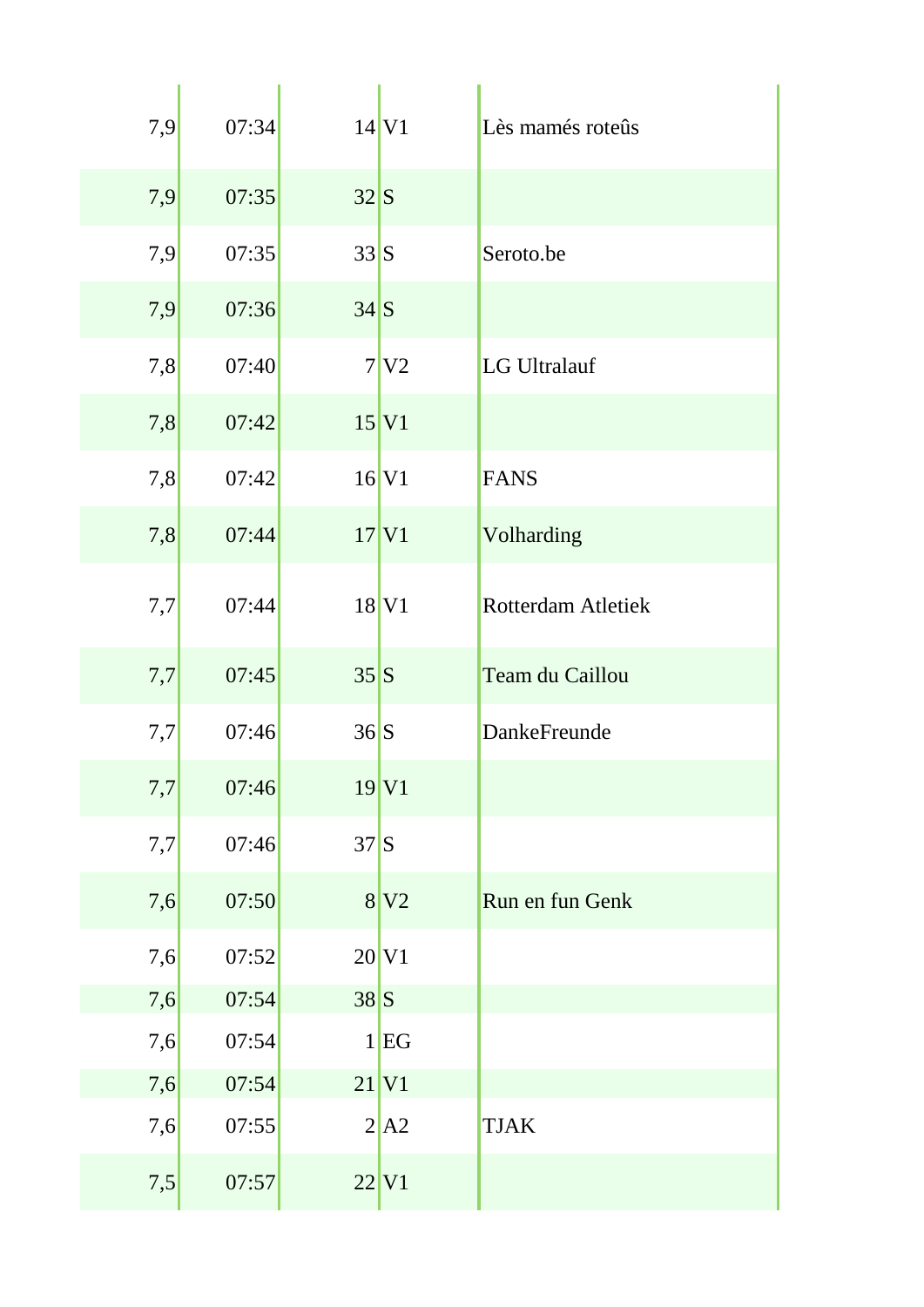| 7,5        | 07:58          |                | $23$ V <sub>1</sub>                        |                                  |
|------------|----------------|----------------|--------------------------------------------|----------------------------------|
| 7,5        | 07:59          |                | 9 V2                                       | Les coureurs célestes            |
| 7,4        | 08:03          |                | $24$ V <sub>1</sub>                        | Trévire Trail Club               |
| 7,4        | 08:03          | 39S            |                                            |                                  |
| 7,4        | 08:05          |                | $25$ V <sub>1</sub>                        | Les coureurs célestes            |
| 7,4        | 08:06          |                | $26$ V <sub>1</sub>                        |                                  |
| 7,4        | 08:07<br>08:07 |                | $27$ V <sub>1</sub><br>$10$ V <sub>2</sub> |                                  |
| 7,4<br>7,4 | 08:08          |                | $28$ V <sub>1</sub>                        |                                  |
|            |                |                |                                            |                                  |
| 7,3        | 08:10          |                | $29$ V <sub>1</sub>                        |                                  |
| 7,3        | 08:10          | $40\mathrm{S}$ |                                            |                                  |
| 7,3        | 08:10          | $41\text{S}$   |                                            | <b>BBB</b>                       |
| 7,3        | 08:11          |                | 1 D                                        |                                  |
| 7,3        | 08:16          |                | $30$ V <sub>1</sub>                        |                                  |
| 7,2        | 08:20          |                | 2 A1                                       |                                  |
| 7,2        | 08:20          |                | $31$ V <sub>1</sub>                        | Les coureurs célestes            |
| 7,2        | 08:20          |                | $11$ $V2$                                  | Les coureurs célestes / Ligne 69 |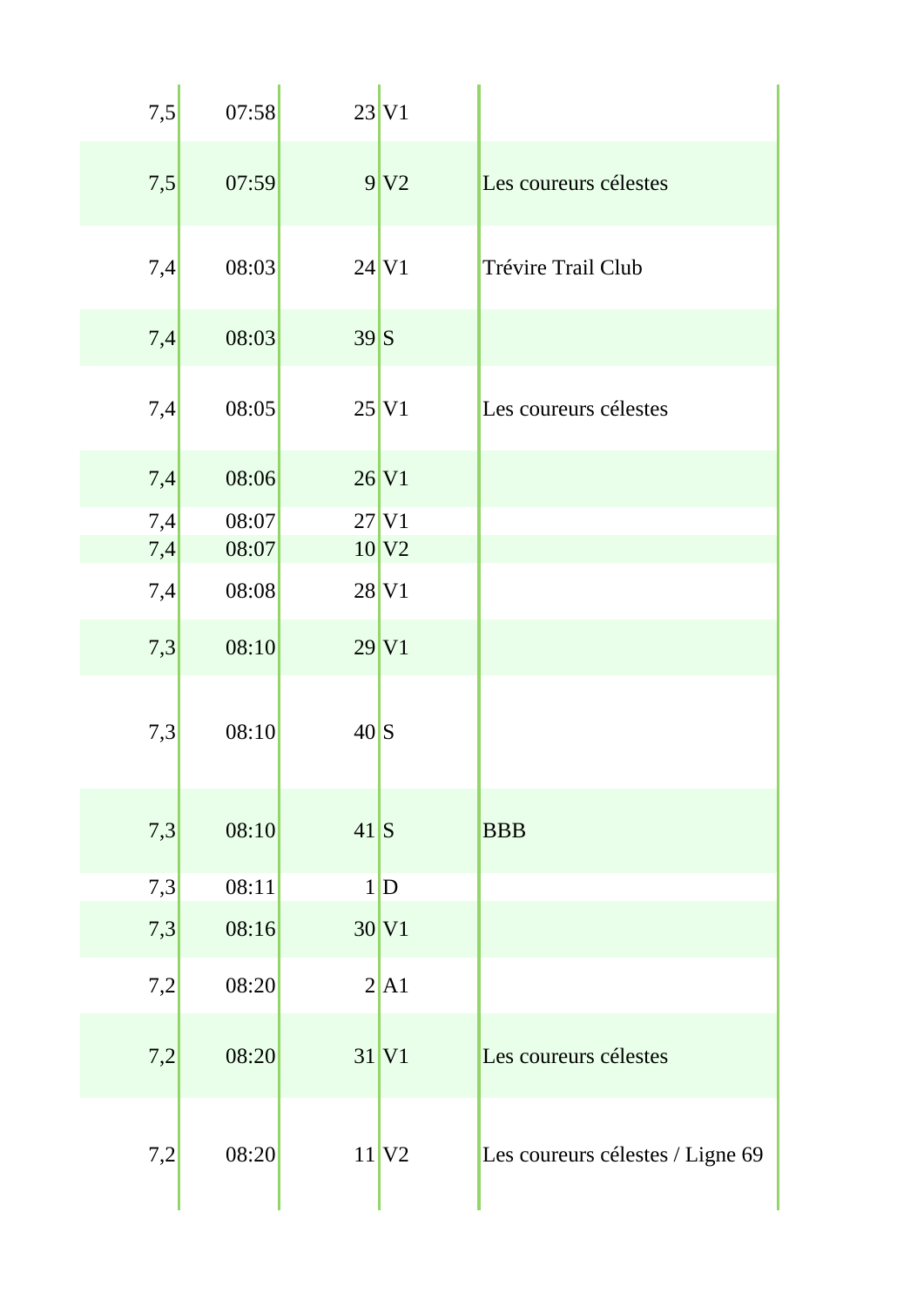| 7,2              | 08:20 | $42\text{S}$ |                     |                             |
|------------------|-------|--------------|---------------------|-----------------------------|
| 7,2              | 08:20 |              | $12$ V <sub>2</sub> | Blixemsnel                  |
| 7,2              | 08:23 |              | $32$ V <sub>1</sub> |                             |
| 7,2              | 08:23 |              | $33$ V <sub>1</sub> |                             |
| 7,1              | 08:24 |              | $34$ V <sub>1</sub> |                             |
| 7,1              | 08:24 | 43S          |                     |                             |
| 7,1              | 08:26 |              | 13 V2               |                             |
| 7,1              | 08:26 |              | $1$ V <sub>3</sub>  |                             |
| 7,1              | 08:28 |              | 35 V1               |                             |
| 7,1              | 08:28 | $44$ S       |                     |                             |
|                  |       |              |                     |                             |
| 7,1              | 08:29 |              | $14$ V <sub>2</sub> | Triatlon Team Limburg (TTL) |
| 7,1              | 08:30 |              | $36$ V <sub>1</sub> |                             |
| $\boldsymbol{7}$ | 08:32 |              | $37$ V1             |                             |
| $\tau$           | 08:32 |              | $38$ V <sub>1</sub> | <b>SMAC</b>                 |
| $\boldsymbol{7}$ | 08:35 |              | 15 V2               |                             |
| 7                | 08:37 |              | $39$ V <sub>1</sub> |                             |
| 6,9              | 08:38 |              | $16$ V <sub>2</sub> |                             |
| 6,9              | 08:38 |              | $40$ V <sub>1</sub> |                             |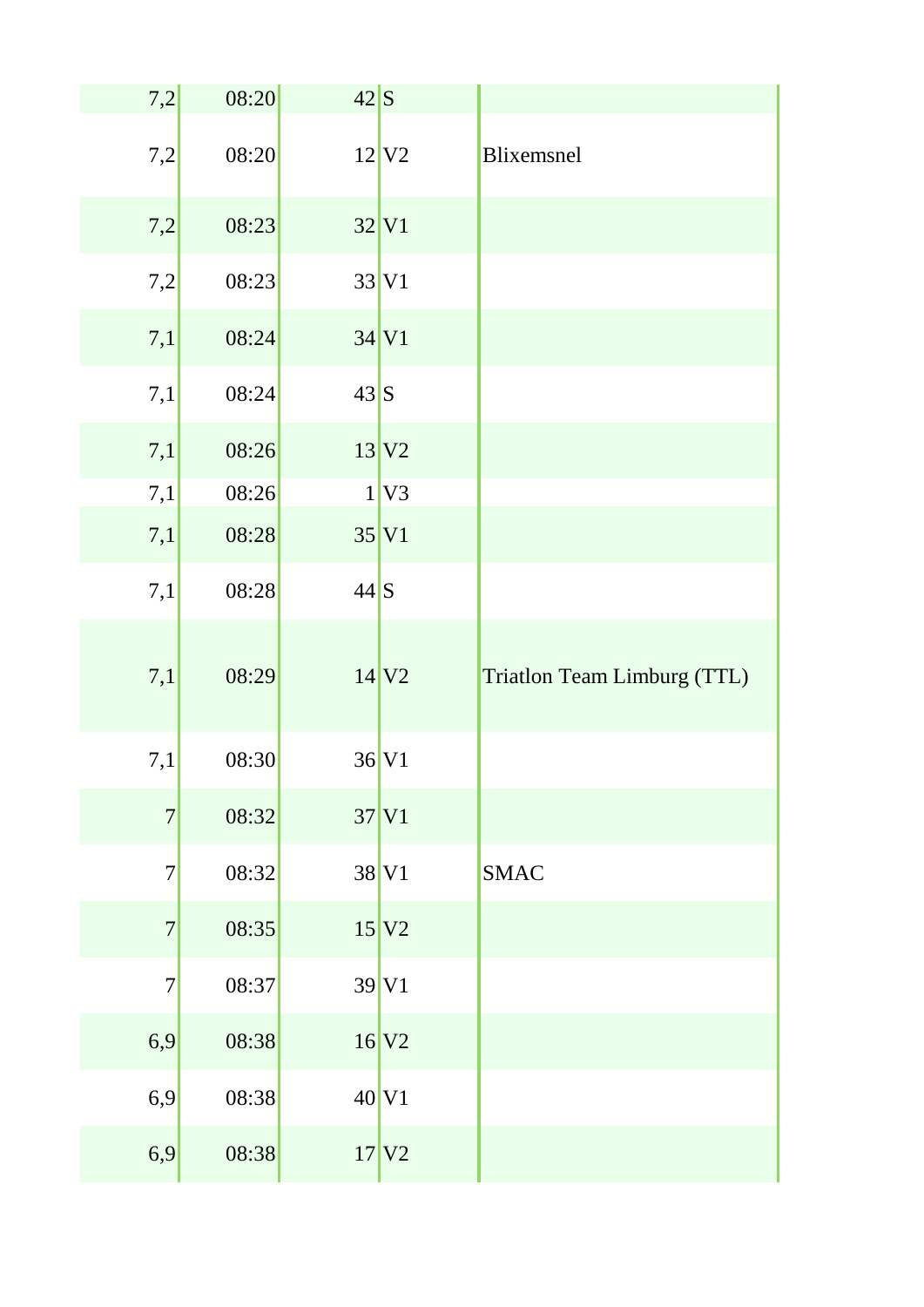| 6,9 | 08:41 |          | $41$ V <sub>1</sub>     |                           |
|-----|-------|----------|-------------------------|---------------------------|
| 6,9 | 08:42 | 45S      |                         | CO Liège                  |
| 6,9 | 08:44 |          | $42$ V <sub>1</sub>     |                           |
| 6,9 | 08:45 | 46S      |                         | La Meute                  |
| 6,9 | 08:45 | 47S      |                         |                           |
| 6,8 | 08:46 |          | <b>HSC</b>              | De loopse vrienden        |
| 6,8 | 08:46 |          | $18$ V <sub>2</sub>     | <b>BC</b> Saive           |
| 6,8 | 08:47 |          | $43$ V <sub>1</sub>     | <b>RC NAMUR</b>           |
| 6,8 | 08:48 | 48S      |                         | I Love Running - Liège    |
| 6,8 | 08:50 | 49S      |                         |                           |
| 6,8 | 08:50 | 50S      |                         | Coached by Pierre         |
| 6,8 | 08:50 |          | $2\vert\mathbf{D}\vert$ |                           |
| 6,7 | 08:54 | 51S      |                         |                           |
| 6,7 | 08:55 |          | $3\vert\mathbf{D}$      |                           |
| 6,7 | 08:55 | $52$ $S$ |                         | Theodo Tempo              |
| 6,7 | 08:56 |          | $44$ V1                 | <b>ZIPP</b>               |
| 6,7 | 08:56 |          | $19$ V <sub>2</sub>     |                           |
| 6,7 | 08:56 |          | $45$ V <sub>1</sub>     | <b>ACVA</b> section Trail |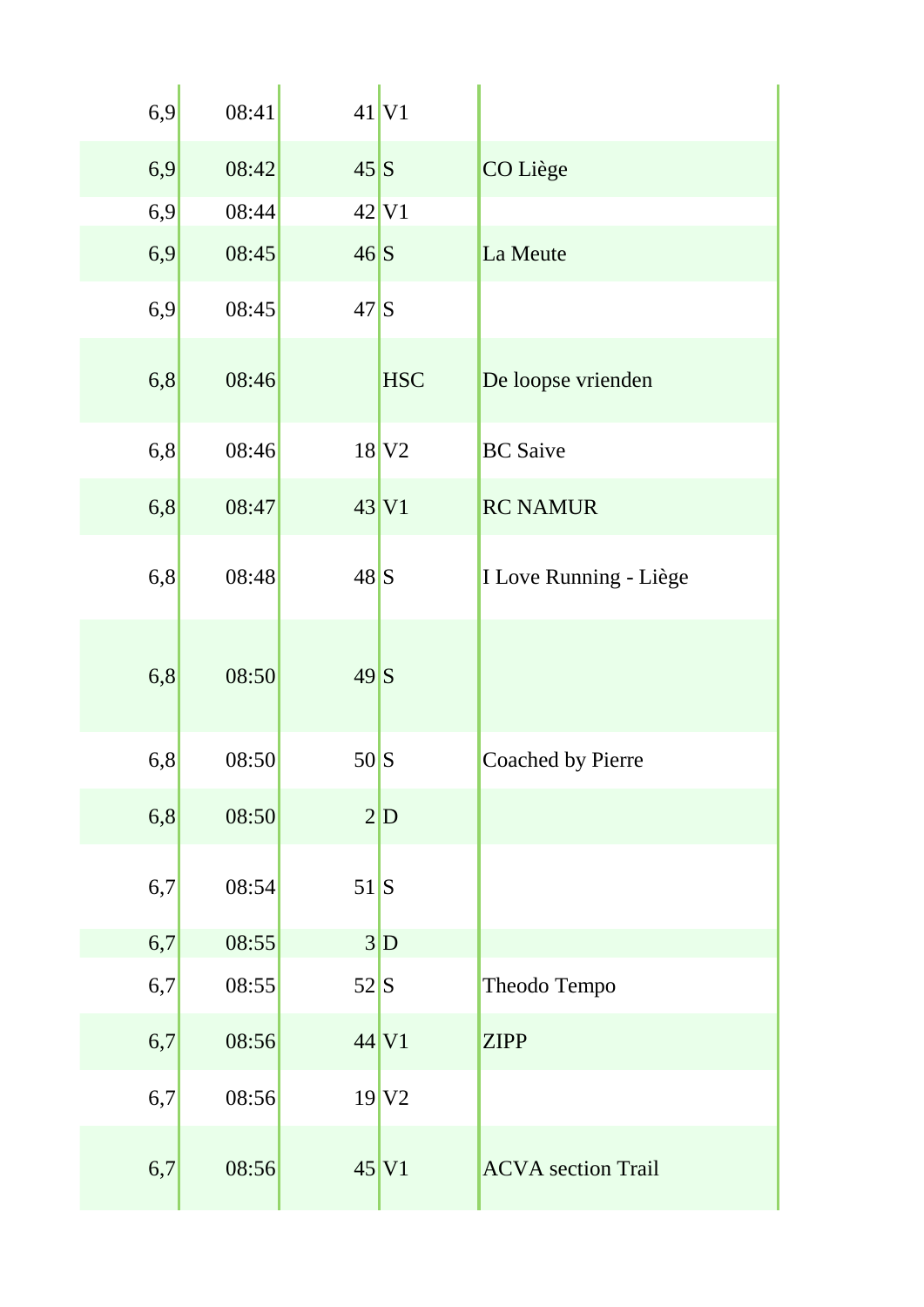| 6,7 | 08:57 |     | $46$ V1             |                                              |
|-----|-------|-----|---------------------|----------------------------------------------|
| 6,7 | 09:01 |     | $47$ V1             |                                              |
| 6,6 | 09:01 |     | $20$ V <sub>2</sub> | Les coureurs célestes /J <sup>3</sup> / OMLL |
| 6,6 | 09:02 |     | 48 V1               | Prins Hendrik Vught                          |
| 6,6 | 09:02 | 53S |                     | <b>PAC</b>                                   |
| 6,6 | 09:02 |     | $49$ V1             |                                              |
| 6,6 | 09:02 |     | $49$ V1             | <b>LG</b> Emsdetten                          |
| 6,6 | 09:02 |     | $21$ V <sub>2</sub> | <b>SF</b> Ennepetal                          |
| 6,6 | 09:03 | 54S |                     |                                              |
| 6,6 | 09:04 |     | 51 V1               |                                              |
| 6,6 | 09:04 | 55S |                     | <b>INSA Lyon</b>                             |
| 6,6 | 09:06 | 56S |                     |                                              |
| 6,6 | 09:08 |     | 52 V1               | Jog'in Bastogne                              |
| 6,5 | 09:12 | 57S |                     |                                              |
| 6,5 | 09:12 |     | <b>HSC</b>          |                                              |
| 6,5 | 09:17 |     | $22$ V <sub>2</sub> |                                              |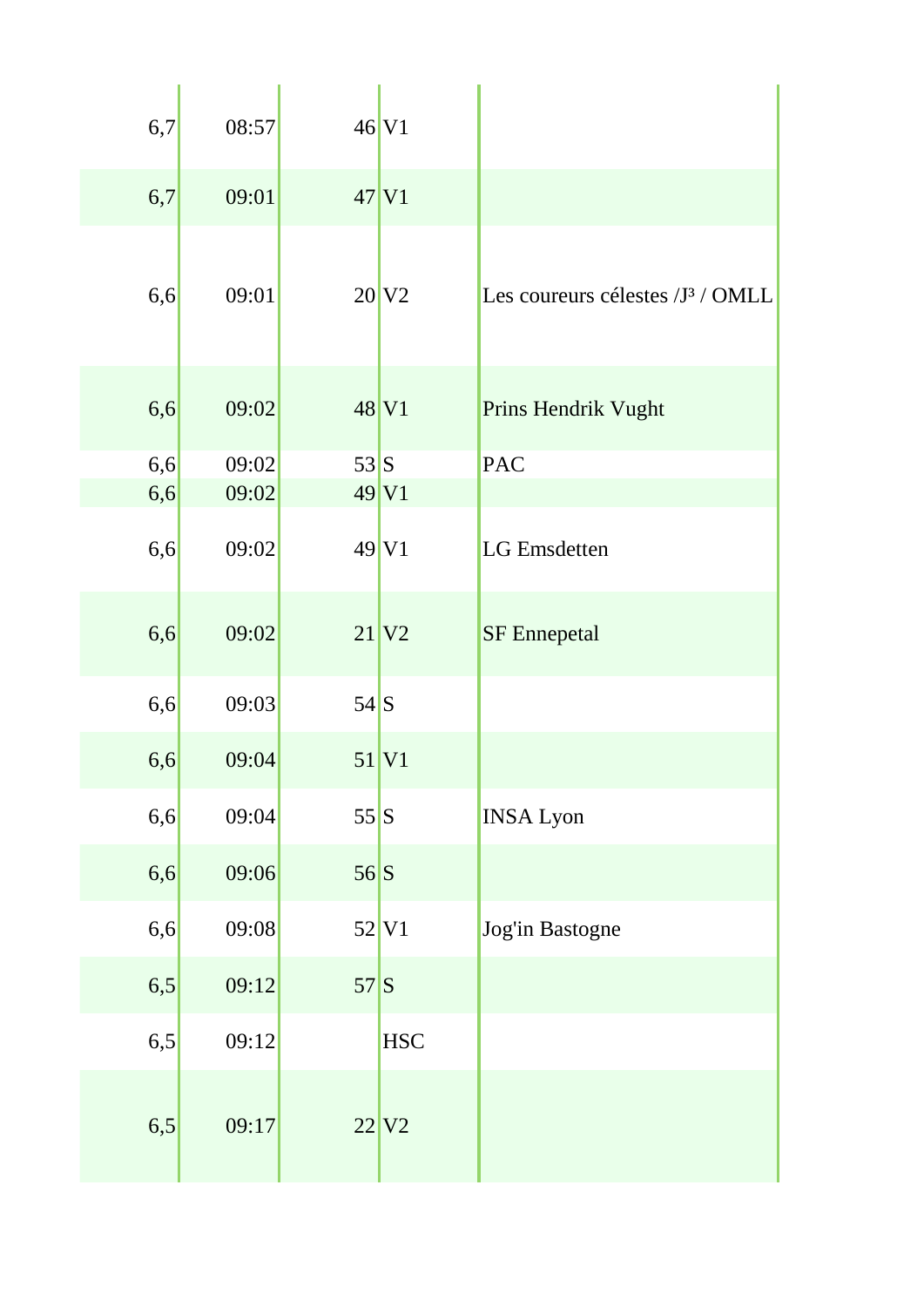| 6,4 | 09:18 |                | $23$ V <sub>2</sub> |                           |
|-----|-------|----------------|---------------------|---------------------------|
| 6,4 | 09:19 |                | 53 V1               |                           |
| 6,4 | 09:23 |                | $24$ V <sub>2</sub> |                           |
| 6,4 | 09:25 |                | $54$ V <sub>1</sub> | <b>ASSO SIDEL</b>         |
| 6,4 | 09:25 |                | 3 A2                |                           |
| 6,3 | 09:31 | 58S            |                     |                           |
| 6,3 | 09:31 | 59S            |                     | Housse                    |
| 6,3 | 09:33 |                | 55 V1               |                           |
| 6,3 | 09:33 |                | $56$ V <sub>1</sub> |                           |
| 6,3 | 09:34 |                | 4 A2                |                           |
| 6,3 | 09:34 |                | $57$ V <sub>1</sub> |                           |
| 6,2 | 09:37 |                | 25 V2               |                           |
| 6,2 | 09:38 |                | 2 V3                | AV 34 Apeldoorn           |
| 6,2 | 09:39 |                | $26$ V <sub>2</sub> | <b>Blixemsnel</b>         |
| 6,2 | 09:39 | $60 \text{ S}$ |                     |                           |
| 6,2 | 09:39 |                | $27$ $V2$           | <b>Blixemsnel</b>         |
| 6,2 | 09:41 |                | 58 V1               |                           |
| 6,2 | 09:44 |                | 59 V1               | Stavelot marche club asbl |
| 6,2 | 09:44 | 61S            |                     | <b>Binbin Traileur 59</b> |
| 6,2 | 09:44 | $62\vert S$    |                     |                           |
| 6,1 | 09:46 |                | $28$ V <sub>2</sub> |                           |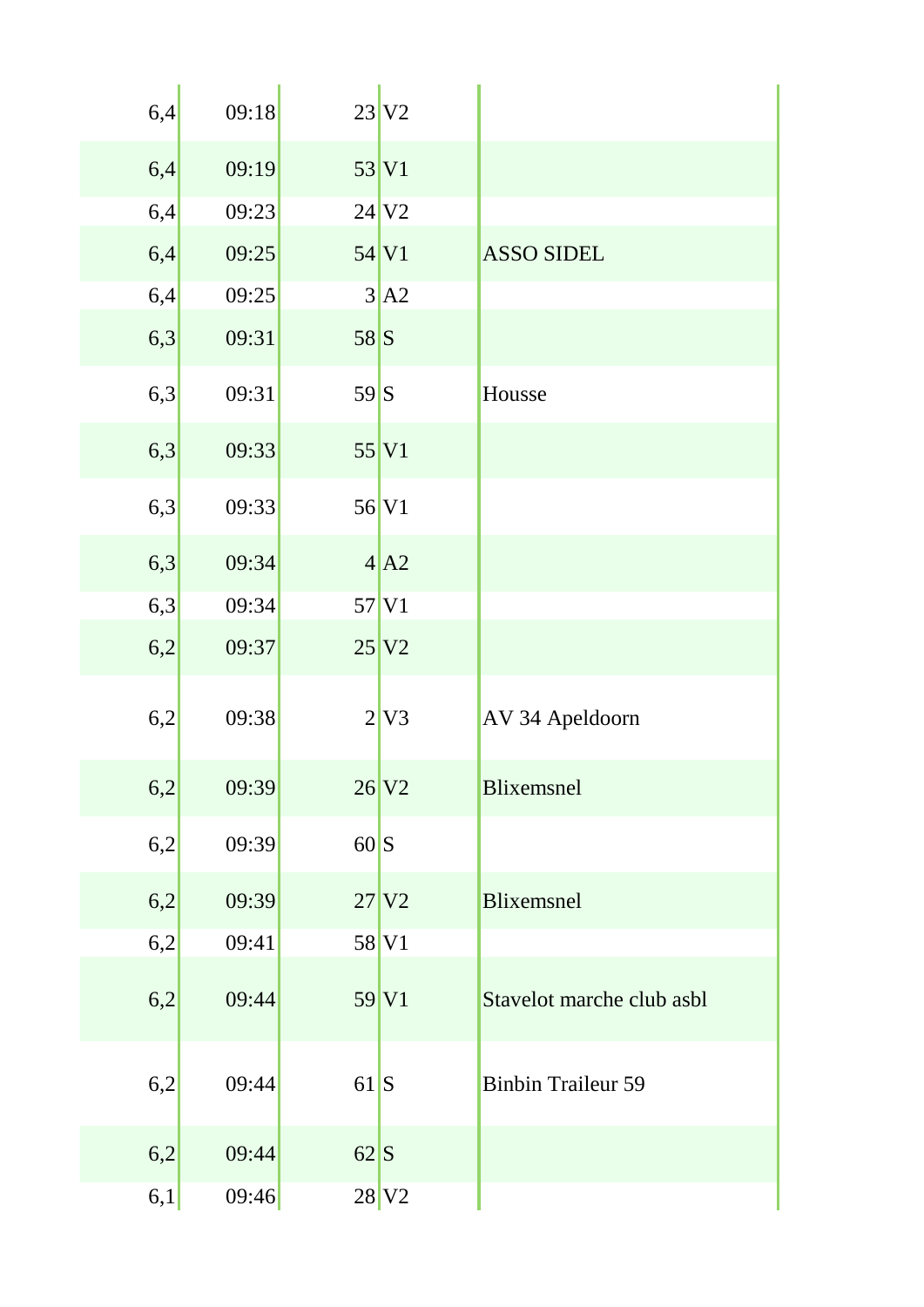| 6,1             | 09:47 | 63S |                         |                                    |
|-----------------|-------|-----|-------------------------|------------------------------------|
| 6,1             | 09:47 |     | 60 V1                   | Thares team                        |
| 6,1             | 09:47 |     | $5\overline{A2}$        | <b>Challenge l'Avenir Verviers</b> |
| 6,1             | 09:51 | 64S |                         |                                    |
| 6,1             | 09:51 |     | 3 A1                    |                                    |
| 6,1             | 09:51 |     | $29$ V <sub>2</sub>     | Selbstläufer SV Altenahr           |
| 6,1             | 09:54 | 65S |                         | Les gueules noires volantes !      |
| 6               | 09:55 |     | $61$ V <sub>1</sub>     |                                    |
| $\vert 6 \vert$ | 10:04 |     | $30\vert\mathrm{V2}$    |                                    |
| 5,9             | 10:05 | 66S |                         |                                    |
| 5,9             | 10:05 |     | 4 A1                    | Trail entre elles                  |
| 5,9             | 10:06 | 67S |                         |                                    |
| 5,9             | 10:06 |     | $62$ V <sub>1</sub>     |                                    |
| 5,9             | 10:12 |     | $31$ V <sub>2</sub>     | Les randonneurs hersinois          |
| 5,9             | 10:12 |     | $4\vert\mathbf{D}\vert$ | China Girls                        |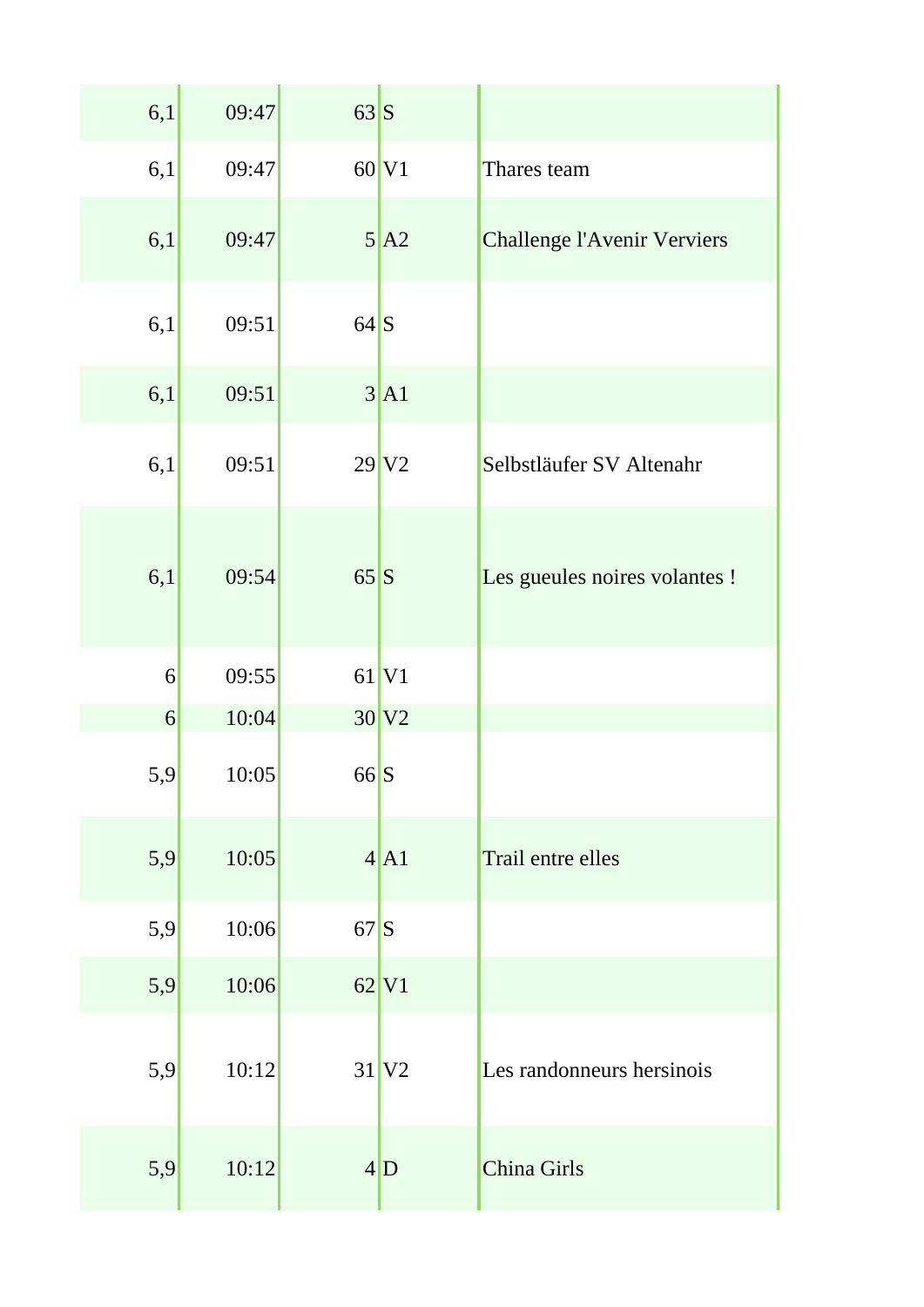| 5,9 | 10:12 | $32$ V <sub>2</sub> | Selbstläufer SV Altenahr     |
|-----|-------|---------------------|------------------------------|
| 5,8 | 10:15 | 63 V1               |                              |
| 5,8 | 10:19 | $64$ V <sub>1</sub> |                              |
| 5,8 | 10:23 | 3 V3                |                              |
| 5,7 | 10:29 | $65$ V <sub>1</sub> |                              |
| 5,6 | 10:48 | 5 A1                | <b>LT SV Westum</b>          |
| 5,6 | 10:48 | $33$ V <sub>2</sub> | <b>LT SV Westum</b>          |
| 5,5 | 10:50 | 66 V1               | <b>AC Opwijk</b>             |
| 5,5 | 10:50 | $67$ V <sub>1</sub> | <b>AC</b> Opwijk             |
| 5,5 | 10:50 | 4 V3                | A.C. Bonheiden               |
| 5,5 | 10:56 | 5 V3                |                              |
| 5,4 | 11:01 | 6 A1                |                              |
| 5,4 | 11:01 | 1 A3                |                              |
| 5,4 | 11:01 | 68 V1               | <b>Balegem Night Runners</b> |
| 5,4 | 11:01 | 68 V1               | Mirko's running team         |
| 5,4 | 11:01 | 68 V1               |                              |